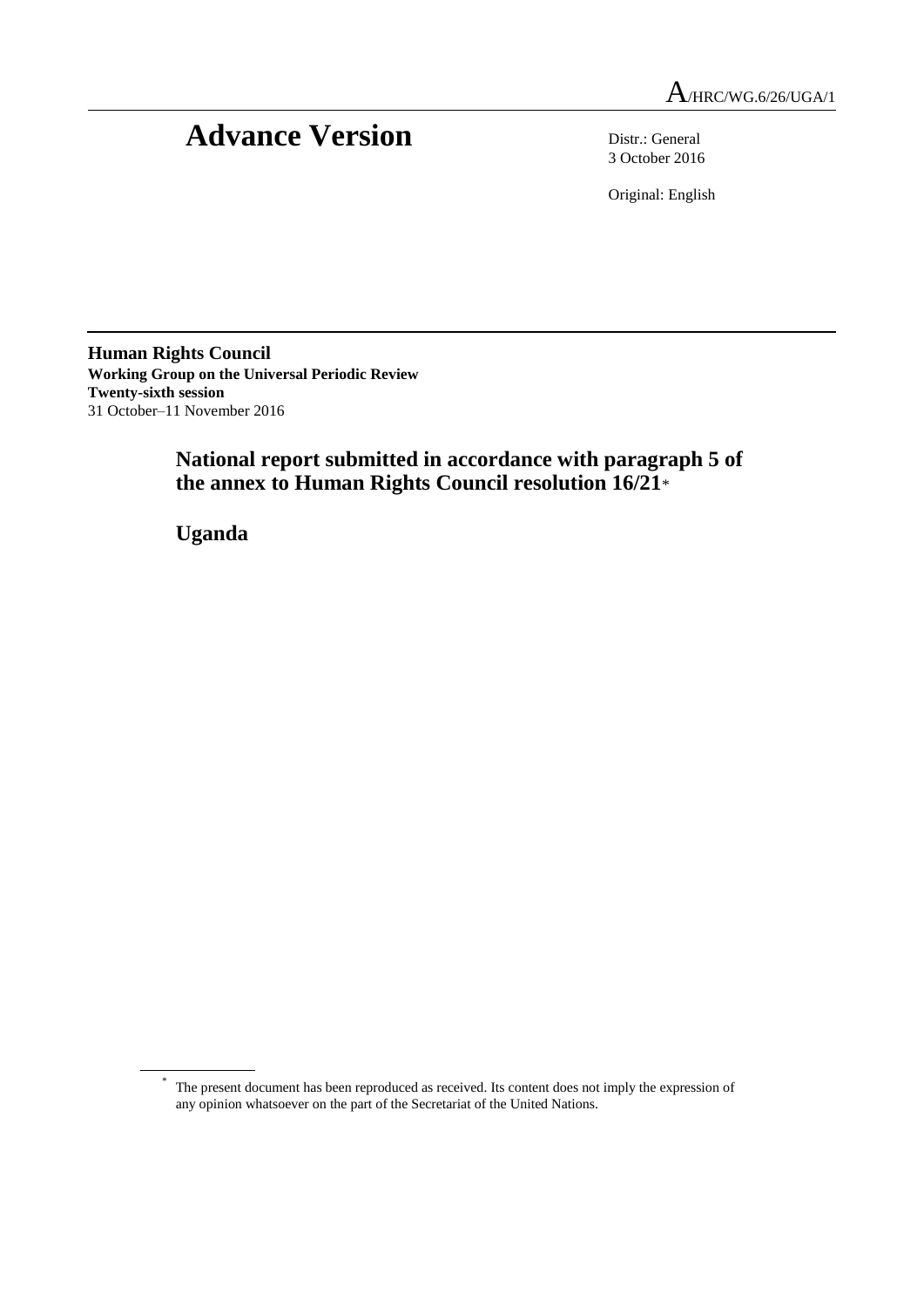# A/HRC/WG.6/26/UGA/1

# Contents

|     |                                                                  | Page           |
|-----|------------------------------------------------------------------|----------------|
|     |                                                                  | 3              |
| Ш.  |                                                                  | 3              |
| Ш.  | Progress in implementation of the voluntary pledges and accepted |                |
|     | A.                                                               | $\overline{4}$ |
|     | <b>B.</b>                                                        |                |
| IV. |                                                                  | 21             |
| V.  |                                                                  |                |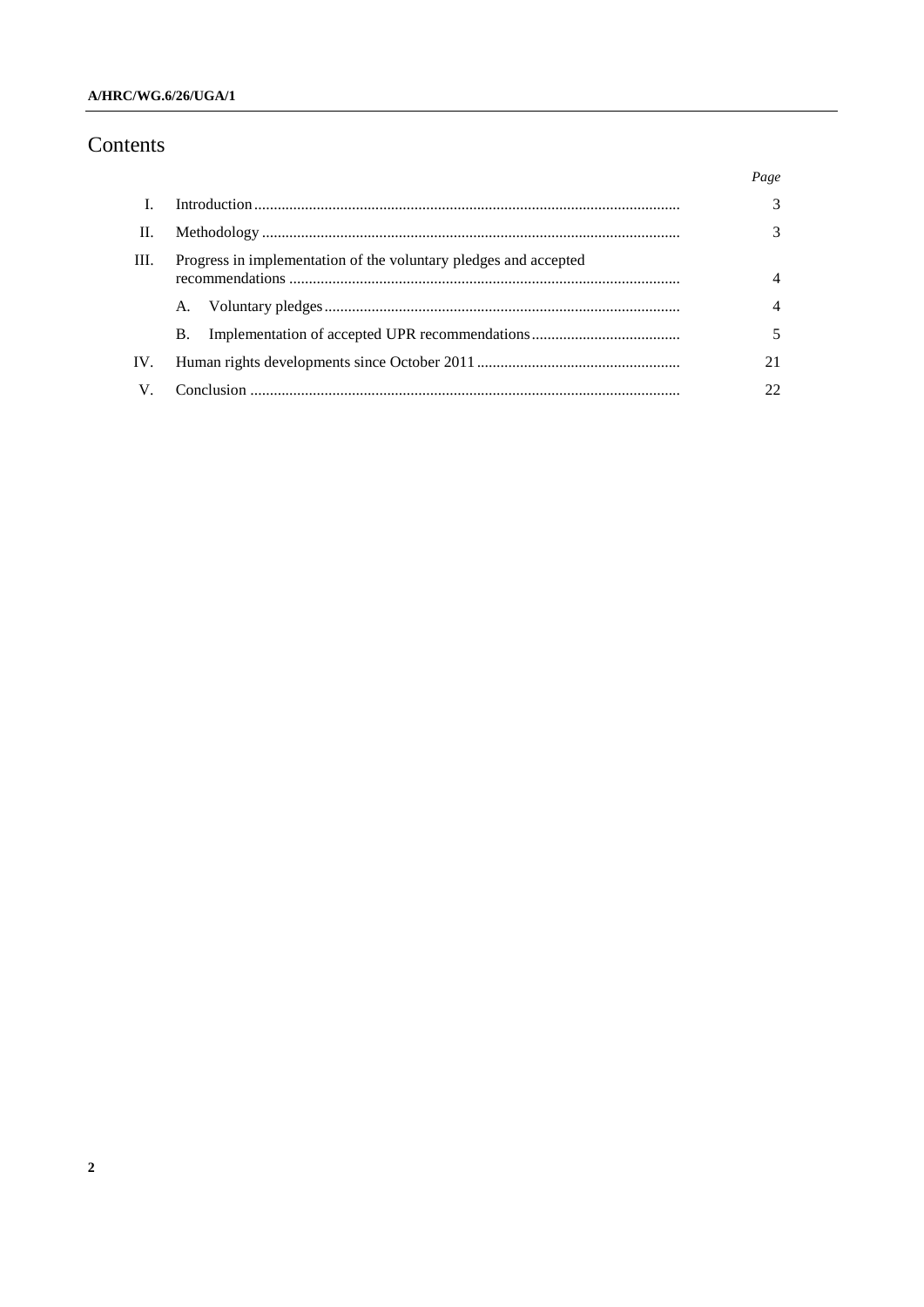# **I. Introduction**

1. Uganda has made tremendous progress in promoting respect for human rights, rule of law and democracy including ratification of key international and regional human rights instruments and attempting to make human rights a reality for its citizens. The 1995 Constitution forms the bedrock for the protection and promotion of human rights. Furthermore, the Parliament has adopted a number of laws elaborating the rights provided in the Constitution including for vulnerable groups such as children, women and persons with disability, among others. The legal framework provides for redress through courts of law and other key national human rights institutions for the promotion and protection of human rights such as the Uganda Human Rights Commission (UHRC) and the Equal Opportunities Commission (EOC) whose work is complimented by vibrant civil society organizations.

2. To enhance the promotion and protection of human rights, the Government has also adopted and implemented various policies and programmes. Further, relevant institutional structures have been established for implementation, monitoring and evaluation of the country's human rights regime.

3. This report highlights progress made in the implementation of the voluntary pledges Uganda made to the Working Group of the First Universal Periodic Review in October 2011(UPR1) and the agreed recommendations from the UPR1. It also provides a synopsis of key human rights developments in Uganda since October 2011.

# **II. Methodology**

4. The Report was compiled in a participatory and consultative process involving various stakeholders including Government Ministries, departments and agencies such as the Justice, Law and Order Sector (JLOS) and independent constitutional bodies such as the UHRC, EOC, among others. Furthermore, Civil Society Organizations (CSOs) and human rights activists, academics and experts were also consulted. The Ministry of Foreign Affairs (MOFA) coordinated a National Steering Committee that compiled the report. The compilation of the Report involved a desk review of reports from organizations that independently monitor the human rights situation in Uganda and reports from Government Ministries, departments and agencies on their implementation of recommendations from the previous review. A Validation Meeting was held at which a Draft of the Report was shared and discussed with various stakeholders including from various Government, ministries, departments and agencies, and civil society actors who made further input.

5. This Report reflects recommendations which were accepted by Uganda which were divided into nine thematic areas including: recommendations on treaties; justice, law and order sector; independence of institutions; accountability; economic, social and cultural rights; human rights education; rights of vulnerable groups; civil and political rights; and implementation of UPR Recommendations.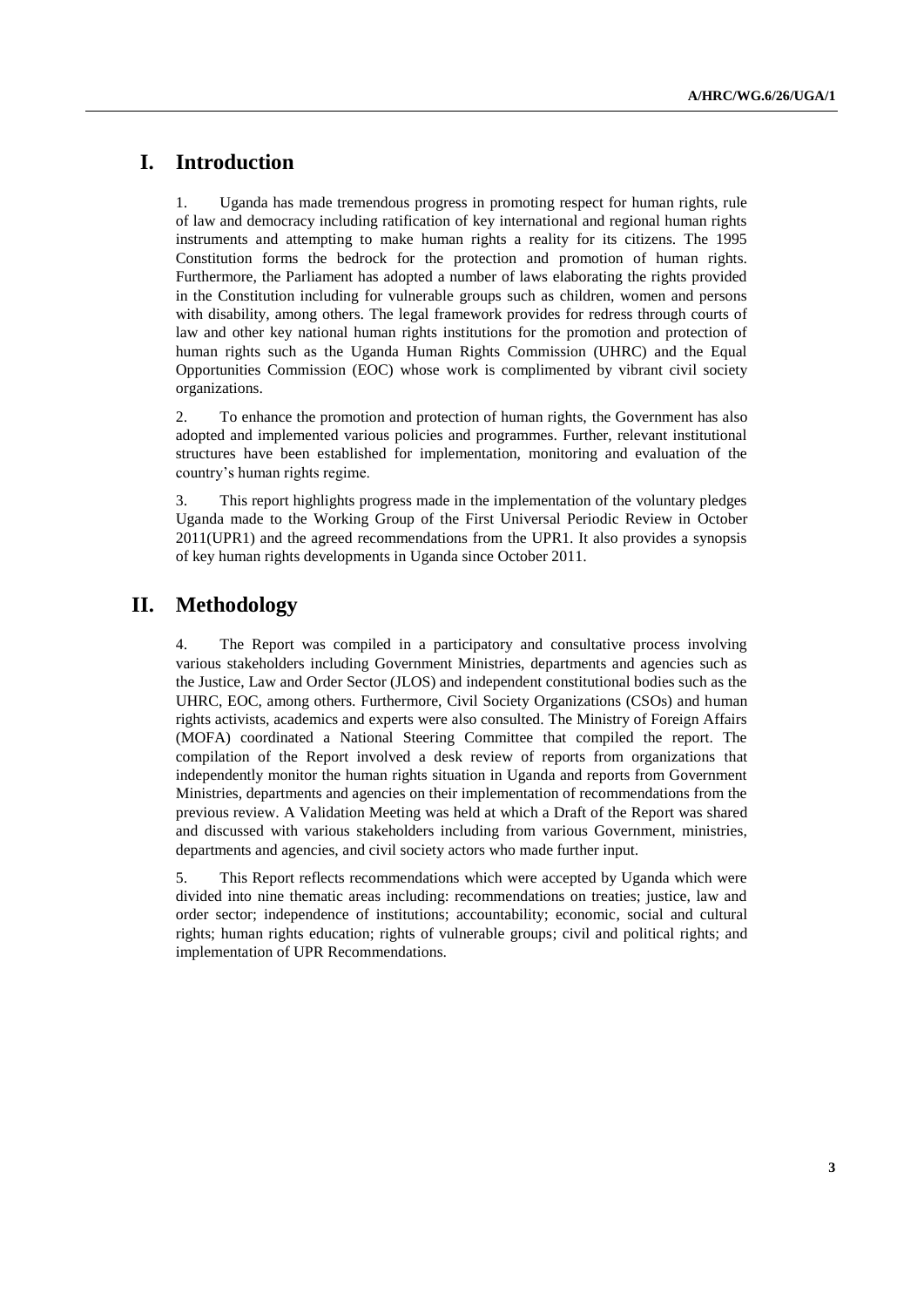# **III. Progress in implementation of the voluntary pledges and accepted recommendations**

# **A. Voluntary pledges**

6. Uganda made a number of voluntary pledges which were all fulfilled as highlighted below.

#### **Policy issues**

#### *1. National Action Plan on Human Rights*

7. In 2014, the Government developed the National Action Plan on Human Rights (NAP). The NAP was developed through a consultative and participatory process by the National Steering Committee composed of various ministries, departments and agencies of the Government and had input from a number of actors, including civil society, academia, community-based organizations, religious and cultural leaders, among others. The NAP's vision is *A Ugandan Society Based on Respect for Human Rights and Committed to the Human Rights Based Approach for Sustainable and Inclusive Development.* The objectives of the NAP are to: build the capacity of the Government and citizens in the protection and promotion of human rights; to enhance equality and non-discrimination for all; reduce poverty and promote individual and collective wellbeing; guarantee the enjoyment of civil and political rights and liberties; address the human rights needs of special groups and those of victims of conflict and disasters; and implement Uganda's regional and international human rights obligations. The NAP also provides for a more structured coordinating mechanism that will involve all human rights stakeholders.

#### *2. Annual review of the human rights situation*

8. The UHRC and EOC in line with their statutory mandates compile annual reports on the situation of human rights in country. The reports are used by all ministries, departments and agencies and other stakeholders as a source of information and the recommendations therein guide the budgetary, legislative, policy formulation and other Government processes. Since 2011, there have been annual reviews of the human rights situation, followed by debates on the reports by Members of Parliament. Parliament has summoned governmental officials to explain actions relating to violations of human rights and their implementation of recommendations made by the UHRC and the EOC. This is particularly done by the Legal and Parliamentary Affairs Committee of Parliament and more recently by the Human Rights Committee of Parliament.

#### **Institutional issues**

#### *1. Human Rights Cabinet Sub-committee*

9. The Government has established the Human Rights Cabinet Sub-Committee to provide policy guidance on human rights issues. This Committee ensures adherence by all stakeholders to relevant policies, laws and Uganda's regional and international human rights obligations.

#### *2. Human Rights Technical Committee*

The Government has established an inter-ministerial technical committee on human rights matters whose composition among others includes civil society representation. The mandate of this Committee is to provide technical support to the Cabinet Sub-Committee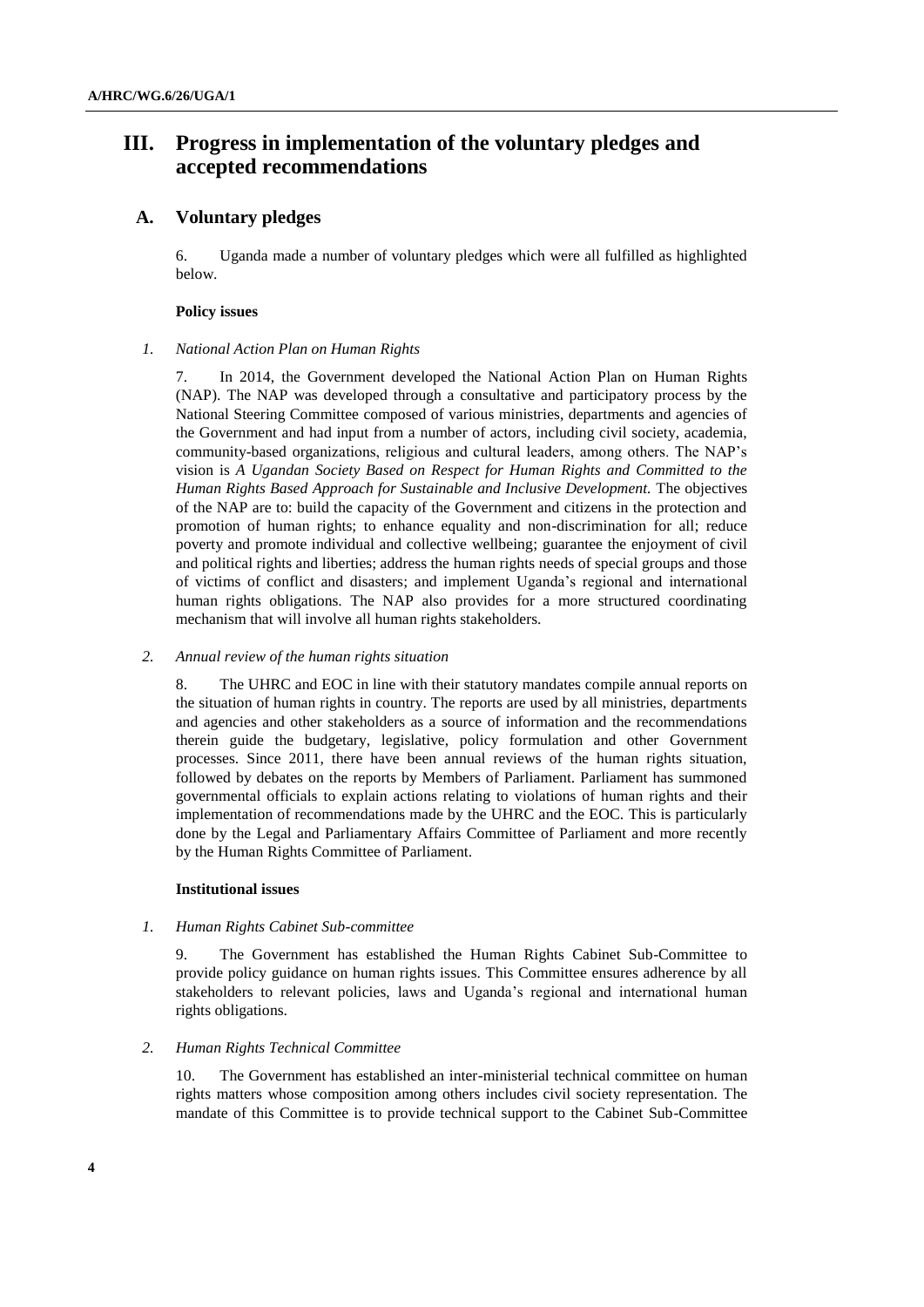on human rights. The inter-ministerial committee was crucial in the development of the NAP.

### *3. Human rights desk at the Ministry of Justice and Constitutional Affairs*

11. This desk coordinates, at country level, the implementation of the National Action Plan and preparation of relevant reports for submission to regional and international human rights bodies. It ensures that Uganda upholds the rule of law, good governance and accountability and implements human rights based approach in all national policies and legislation. This Desk also ensures compliance by Government Ministries, Departments and Agencies with the human rights based approach through provision of legal advice.

*4. Human rights desk at the Ministry of Foreign Affairs* 

12. This desk coordinates with stakeholders to ensure compliance with regional and international human rights obligations.

*5. Focal points within Ministries Departments and Agencies of Government*

13. Focal points have been created to ensure that human rights issues are cascaded into respective institutional policies, plans, programmes and budgets; as well as to follow-up on their implementation and reporting on progress made.

## **B. Implementation of accepted UPR recommendations**

#### **1. Recommendations on treaties – Recommendations 1–5, 26, 27, 31, 74, 82**

14. Recommendations were made in relation to treaties including the following:

(a) Domesticate international human rights instruments and harmonise all laws with these instruments;

(b) Ratify the Optional Protocol to the UN Convention Against Torture and incorporate provisions in domestic laws;

(c) Give effect to the provisions of UN Convention Against Torture in national legislation;

(d) Study possibility of ratifying International Convention for the Protection of All Persons from Enforced Disappearance;

(e) Ratify Optional Protocol to the Convention on the Elimination of Discrimination Against Women;

(f) Bring Public Order and Management Bill in line with international obligations.

15. Uganda would like to affirm that most of the key international and regional human rights instruments have been domesticated in the Constitution. Additionally, laws are generally enacted in line with the Constitution and in line with specific treaties. This is an ongoing process and various laws, including: the Marriage and Divorce Bill and the Succession Amendment Act are also being reviewed to ensure compliance with international human rights standards.

16. The Constitution in Article 24 guarantees the right not to be subjected to torture, inhumane, cruel or degrading treatment or punishment. To give effect to this provision, and to fully domesticate the UN CAT, Parliament passed the Prevention and Prohibition of Torture Act 2012. The Act criminalises torture, declares evidence obtained through torture inadmissible in legal proceedings and makes provision for restitution, rehabilitation and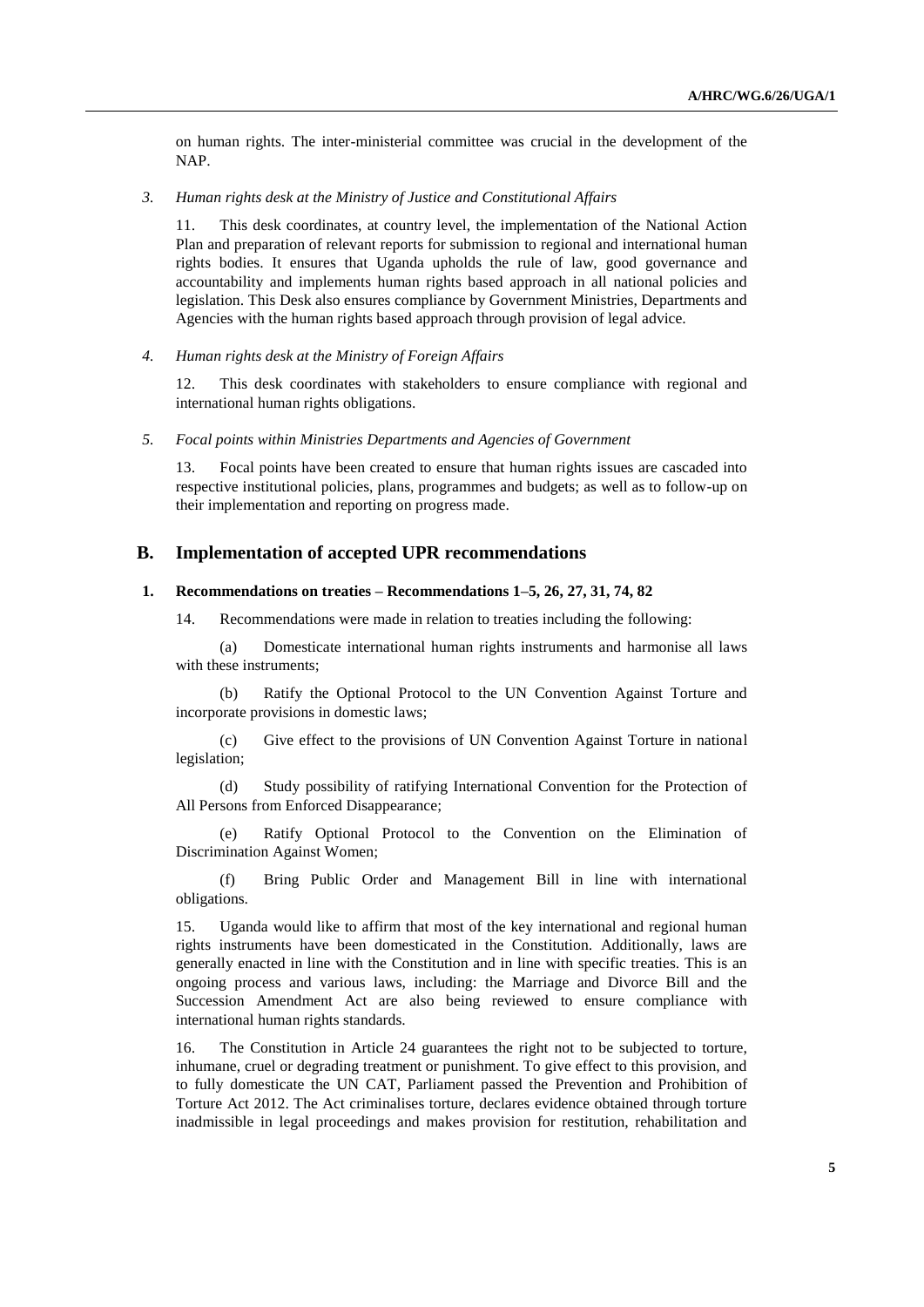compensation of victims of torture. The Act also extends criminal liability for torture to individuals and non-State actors. The Regulations to aid the implementation of the Act are being developed by the Ministry of Justice and Constitutional Affairs.

17. Uganda is considering the ratification of the International Convention for Protection of All Persons from Enforced Disappearance, the Optional Protocol to the Convention on the Elimination of Discrimination Against Women and the Optional Protocol to the UN Convention against Torture. Ratification requires domestic appreciation and readiness for implementation of the ratified treaty. Ratification and implementation of treaties requires resources and Uganda would only like to take on obligations that they are ready to implement.

18. The Public Order Management Act was passed after consultations with key stakeholders. The Government believes the law complies with international standards. However, there have been complaints that there are problems with its interpretation and implementation. The Government has tasked the Uganda Law Reform Commission to conduct consultations with key stakeholders to identify the problems encountered in enforcing the law. These consultations will inform and guide any amendments to the law.

#### **2. Justice, law and order sector – Recommendations 42, 43 and 66**

19. Recommendations were made relating to the Justice, Law and Order Sector:

(a) Accelerate improvement of police, judicial and prison systems;

(b) Improve prison conditions by tackling over-crowding, unsatisfactory state of prisons and health care shortcomings.

20. In order to comply with the recommendations above various measures have been taken in by the Police, Judiciary and Prisons Service.

#### *Uganda Police Force*

21. To improve its adherence to human rights standards, the Uganda Police Force (UPF) established the Directorate of Human Rights and Legal Services, Professional Standards Unit and Human Rights desks in all regional offices. The Directorate of Human Rights and Legal Services is responsible for: advising on legal and human rights issues including human rights accountability and disciplinary procedures; conducting human rights training and coordination of the human rights desks. Out of the 27 established human rights desks, 12 are functional. The Professional Standards Unit, which is responsible for enhancing ethics and professional standards by handling complaints from the public, has increased the number of units to 10. The UPF has also developed a human rights policy that will guide future police operations and help in mainstreaming human rights in police work.

22. The UPF on a continuous basis conducts professional training with all police officers to enhance their capacity including respect for human rights in their operations. Since 2011, the number of police officers police stations and posts has been increased in order to effectively maintain law and order. Community policing has been adopted to encourage public participation in fighting crime and narrowing the gap between the police and the public. Errant police officers who violate human rights including torture and ill treatment can be prosecuted under the Prevention and Prohibition of Torture Act or using other legal and administrative procedures prescribed by the Police Act, Chapter 303, Laws of Uganda.

23. Steps have also been taken to improve the conditions of the detention in Police through renovations and construction of facilities which has improved sanitation including the reduction in the use of buckets for toilets by detainees.<sup>1</sup> Also, staff welfare including housing has been improved by construction of additional housing units.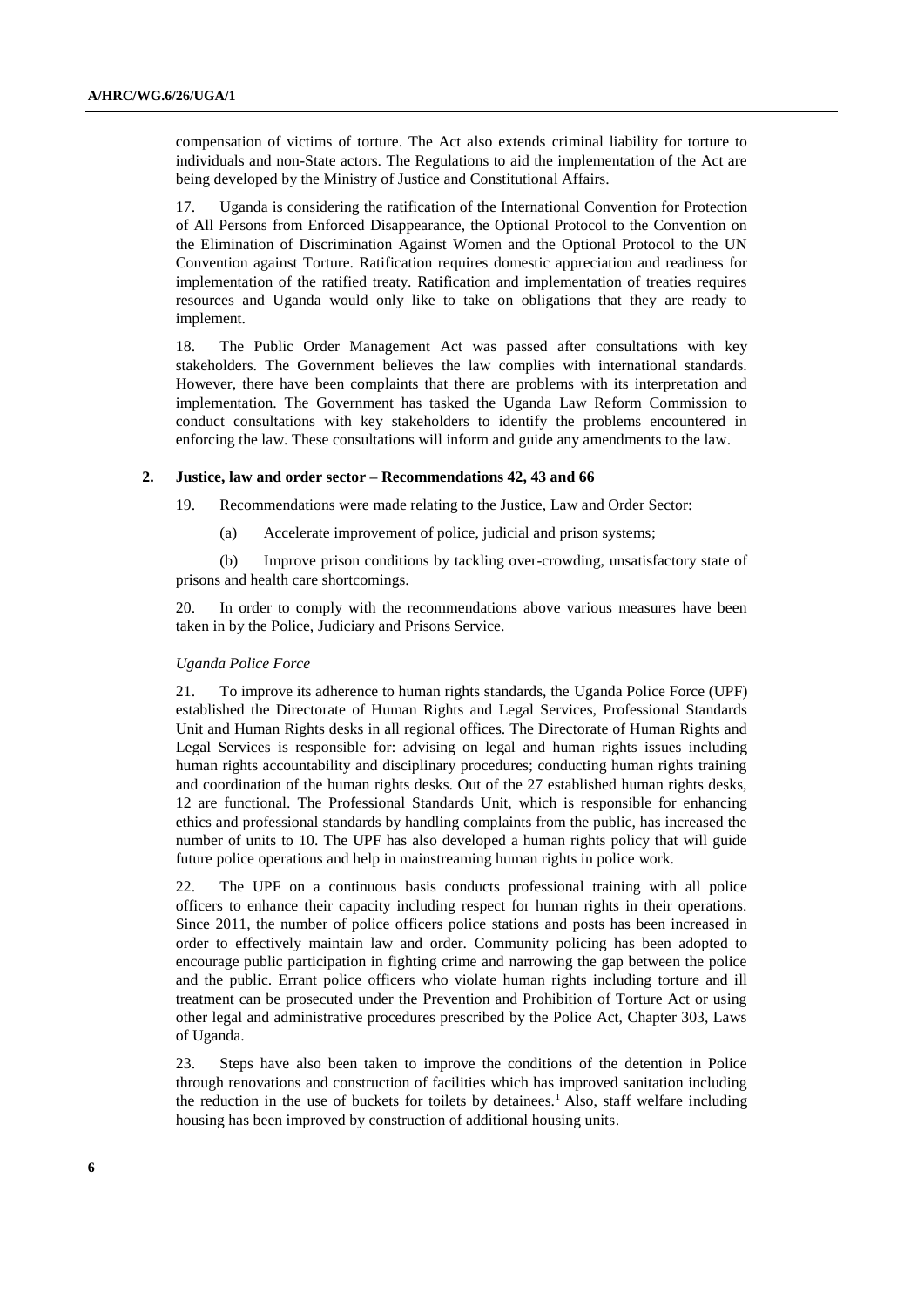### *Judiciary*

24. The judiciary has taken a number of steps and innovations to enhance access to justice including the Small Claims Procedure, which does not require an advocate in court and is characterised with simple steps that any ordinary person can take to make a judicial claim and have the same adjudicated expeditiously. In criminal matters, the Judiciary has introduced the plea bargaining as part of the criminal justice system to expedite the trial processes and decongest prison facilities. In civil matters, mandatory Alternative Dispute Resolution has been introduced in order to expedite resolution of disputes and decongest the court docket.

25. To enhance access to legal services in criminal matters, measures have been taken to improve access to legal aid services. This includes expansion of the legal aid scheme under both State sponsored briefs for capital offenders and the Justice Centres programme. The Justice Centres Programme is a new programme where the Government with support from its partners has created justice centres and legal aid clinics at courts and prisons. In 2011, there were only three Justice Centre Clinics in Tororo, Lira and Kampala. As of 2016, there are seven justice centres and legal aid clinics at the courts with newly established centres in: Hoima, Masaka, Fort portal, and Jinja. There is a Draft Legal Aid Policy and Bill which are at the advanced stage and only require Cabinet approval.

26. The Judiciary is using technology to enhance access to justice. For instance, video link facilities for children and juvenile cases in courts have been introduced, together with a children model court as a pilot. These measures are designed to protect the identity and attendant rights of children in the juvenile justice system.

27. A number of strategies have been adopted to reduce the case-backlog including increasing judicial staffing, and conducting case census to eliminate redundant files. Additionally, performance targets have been set for all judicial officers to deliver annually and a corresponding Performance Enhancement Tool to track / monitor performance of judicial officers in order to promote efficiency and expeditious handling of cases. Furthermore, the Inspectorate of Courts, which monitors the performance of judicial officers, has enhanced its management by changing its head from a Registrar to a Supreme Court Justice who has jurisdiction over all judicial officers, unlike before. Other measures include the creation of new juridical areas within the country to narrow the gap between the demand and supply of justice. The High Court circuits have been increased from 13 to 17, while all Districts in the country will become magisterial areas.

28. Additionally, law reform is being undertaken to improve the performance of the Judiciary. For instance, the Administration of Judiciary Bill has been developed and is before cabinet. The Bill provides for improved independence and administration of the Judiciary in regard to a number of aspects such as financing, staffing and discipline, among others.

29. In 2013, the Judiciary adopted The Constitution (Sentencing Guidelines for Courts of Judicature) (Practice) Directions, 2013 whose objectives are to: provide principles and guidelines to be applied by courts in sentencing including: sentence ranges and other means of dealing with offenders; interests of victims of crime and the community; and provide a mechanism that will promote uniformity, consistency and transparency in sentencing.

#### *Uganda Prison Service*

30. The Prison Service had developed a Correctional Policy to enhance reform, rehabilitation and skills development during incarceration. The policy consolidates the shift in practice to promote prisoner empowerment as a way of fighting crime and to reduce recidivism. In addition, Prison Standing Orders have been reviewed to ensure coherence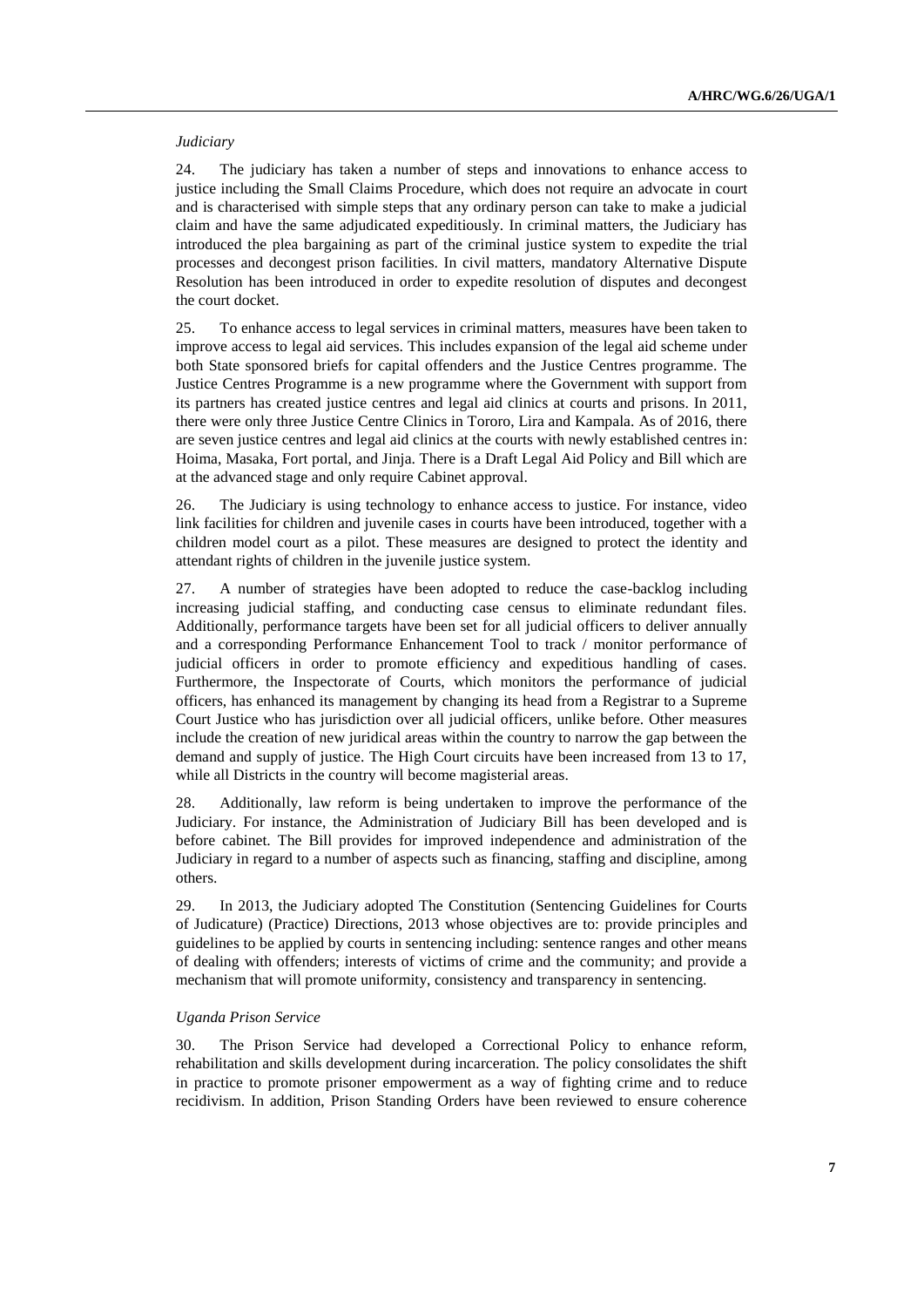with the Prisons Act which domesticates a number of international, regional and constitutional human rights standards.

31. To deal with the human resource deficiencies, over 2,000 prisons warders and wardresses have been recruited and trained in the past two years to step up the work force available to serve the prisons. New prison facilities are being constructed to increase holding capacity and reduce congestion. One major ongoing construction is the maximum security prison in Kitalya with a capacity of 1000 inmates and will help to decongest some prisons including Luzira maximum security prison.

32. Community service for petty offences has been adopted in place of custodial sentences as one of the measures to decongest the prisons.

33. Efforts have been taken to reduce overcrowding and improve the state of prisons including access to health care. In order to reduce overcrowding: the Government has constructed prisons and increased the holding capacity. Over the five year period, prisons holding capacity has been increased by 2,183 from 14,334 in 2010/2011 to 16,517 in 2015/2016. This has been accompanied by construction of Prison staff quarters in order to improve living conditions among prison staff. Despite those interventions overcrowding is still a challenge and the population has grown from 221% of prison capacity to 274% in 2015.

34. With regard to improvement in the state of prisons, the use of buckets for toilets has been removed in over 85% of the prisons. It is hoped that by the end of this financial year 2016/2017, the bucket system will be completely eradicated. At the moment, only 22 prisons use the bucket system during day and night and only 27 use the system during the night but not in the day.

35. Improvements have also been registered in the provision of health care services in prisons. There are medical facilities available in all prisons units in the country to provide required health care for common diseases and other infections such as HIV/AIDS. The mortality rate among prisoners has reduced from 2/1000 in 2011 to 0.75/1000 in the last five years. There have been renovations of the health care facilities such as the Murchison bay prison and provision of equipment in the health care units in Masindi and Masaka.

36. In addition to the above, the UPS has taken measures to address the welfare needs of nursing mothers and their children. By 2015, the UPS was taking care of 234 babies living with their mothers in prison, as part of a Policy of ensuring that babies are not separated from their mothers. The UPS has taken measures to ensure that these children have access to day care centres, baby clothing and milk for proper nutrition.

#### **3. Independence of institutions – Recommendations 8 and 83**

37. The following recommendations were made:

- (a) Decision to grant or refuse bail should be a prerogative of the judiciary;
- (b) Ensure independence and adequate capacity of UHRC;
- (c) Make appointment of Electoral Commission more consultative process.

#### *Independence of the courts in granting bail*

38. The Government would like to affirm the fact that all persons have the right to apply for bail and the final decision on whether to grant or refuse bail lies with the courts. Article 23(6)(a) of the Constitution of the Republic of Uganda provides that a person arrested in respect of a criminal offence can apply to the court to be released on bail, and the court may grant that person bail on such conditions as the court considers reasonable. This is in line with the principle of the independence of the courts.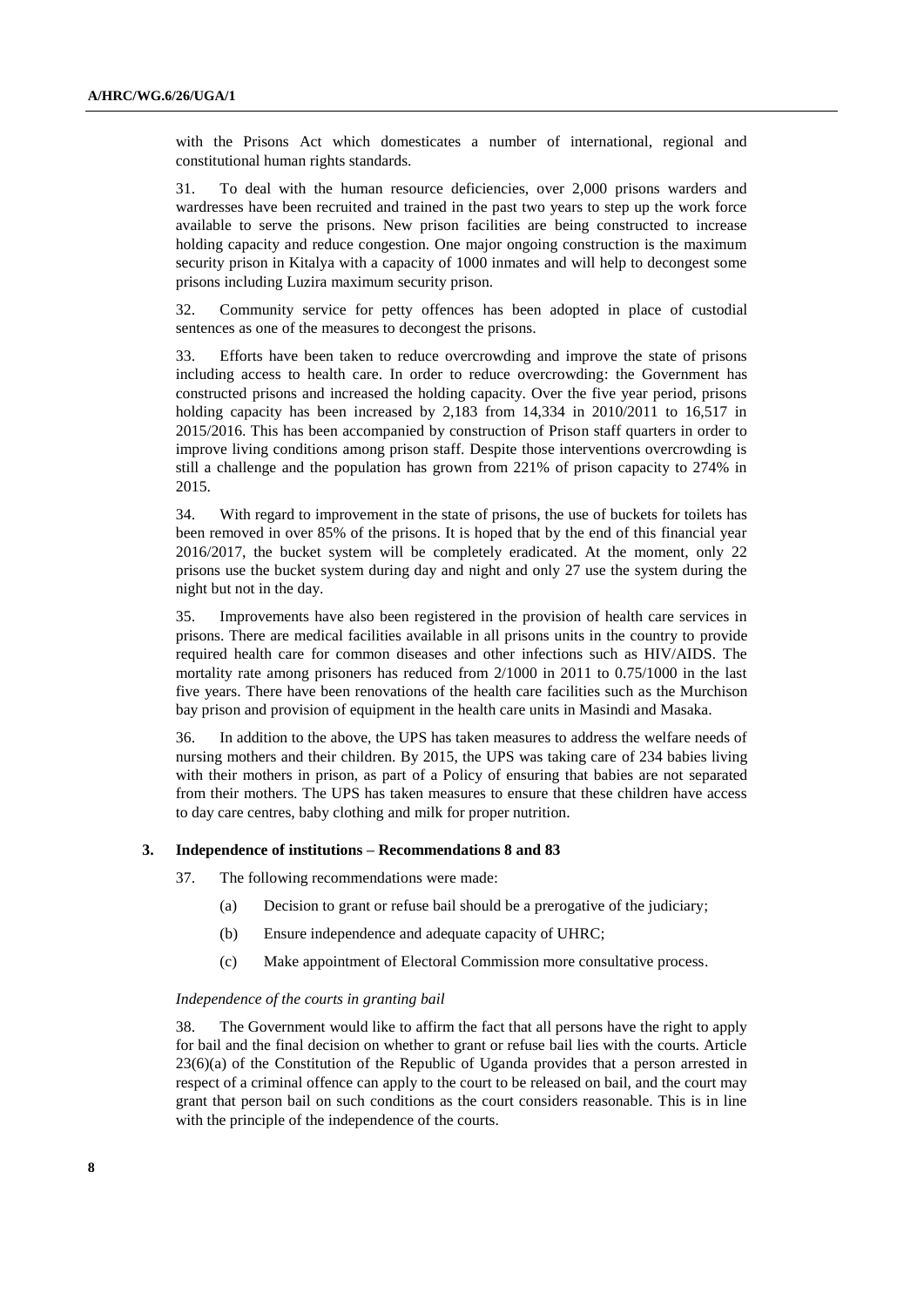### *Independence and capacity of the UHRC*

39. The UHRC is an independent Constitutional body with a mandate to promote and protect human rights. UHRC's independence is guaranteed by Article 54 of the 1995 Constitution which provides that the UHRC shall be independent and shall not, in the performance of its duties, be subject to the direction or control of any person or authority. The UHRC is fully constituted with five Commissioners and a Chairperson. As part of its mandate in Article 53(2) of the Constitution, the UHRC may, if satisfied that there has been an infringement of a human right or freedom, order the release of a detained or restricted person; payment of compensation; or any other legal remedy or redress.

40. The UHRC is accessible and provides free services offered in ten regional offices across the country. The UHRC is accredited with A status by the International Coordinating Committee of National Human Rights Institutions. The Government respects the work and mandate of the UHRC and has always taken all reasonable steps to implement the commission's recommendations and pay awards of compensation that the commission's tribunal orders. Although the Government is committed to paying all the awards, we have been limited by financial constraint which has affected the timely payment of awards.

### *Establishment of Equal Opportunities Commission (EOC)*

41. The Equal Opportunities Commission was established with mandate to eliminate discrimination and inequalities against any individual or group of persons on the grounds of sex, age, race, colour, ethnic origin, tribe, birth, creed or religion, health status, social or economic standing, political opinion or disability, and take affirmative action in favour of groups marginalised on the basis of gender, age, disability or any other reason created by history, tradition or custom for the purpose of redressing imbalances which exist against them; and to provide for other related matters.

42. The Commission has since registered, investigated, assessed and redressed over 370 complaints relating to marginalisation and discrimination; particularly in the areas of land rights, employment, and denial of access to social services. The Commission has also conducted audits of compliance to equal opportunities and affirmative action among Government ministries, departments, agencies, local governments and the private sector.

43. Further, the Commission has developed, conducted and managed information and educational programmes to facilitate awareness and understanding, as well as acceptance of equal opportunities among several State and non-State actors.

#### *Appointment of the Electoral Commission*

44. Members of the Electoral Commission are appointed in a fairly consultative process. The practice is that the President receives a list of nominees from the line Ministry, Department or Agency of Government and nominates members who are then vetted by Members of Parliament. The President cannot appoint any member who has not been approved by Parliament. The public, political parties and civil society organisations can participate by providing information to the appointments committee of Parliament which approves appointments if the nominees are unsuitable for the job. This issue will be further considered during the upcoming process of the review of our legal and policy framework for reforms following our last elections.

#### **4. Accountability – Recommendations 38, 39, 60, 64, 65, 67–71**

45. Recommendations were made regarding enhancing accountability for human rights violations including: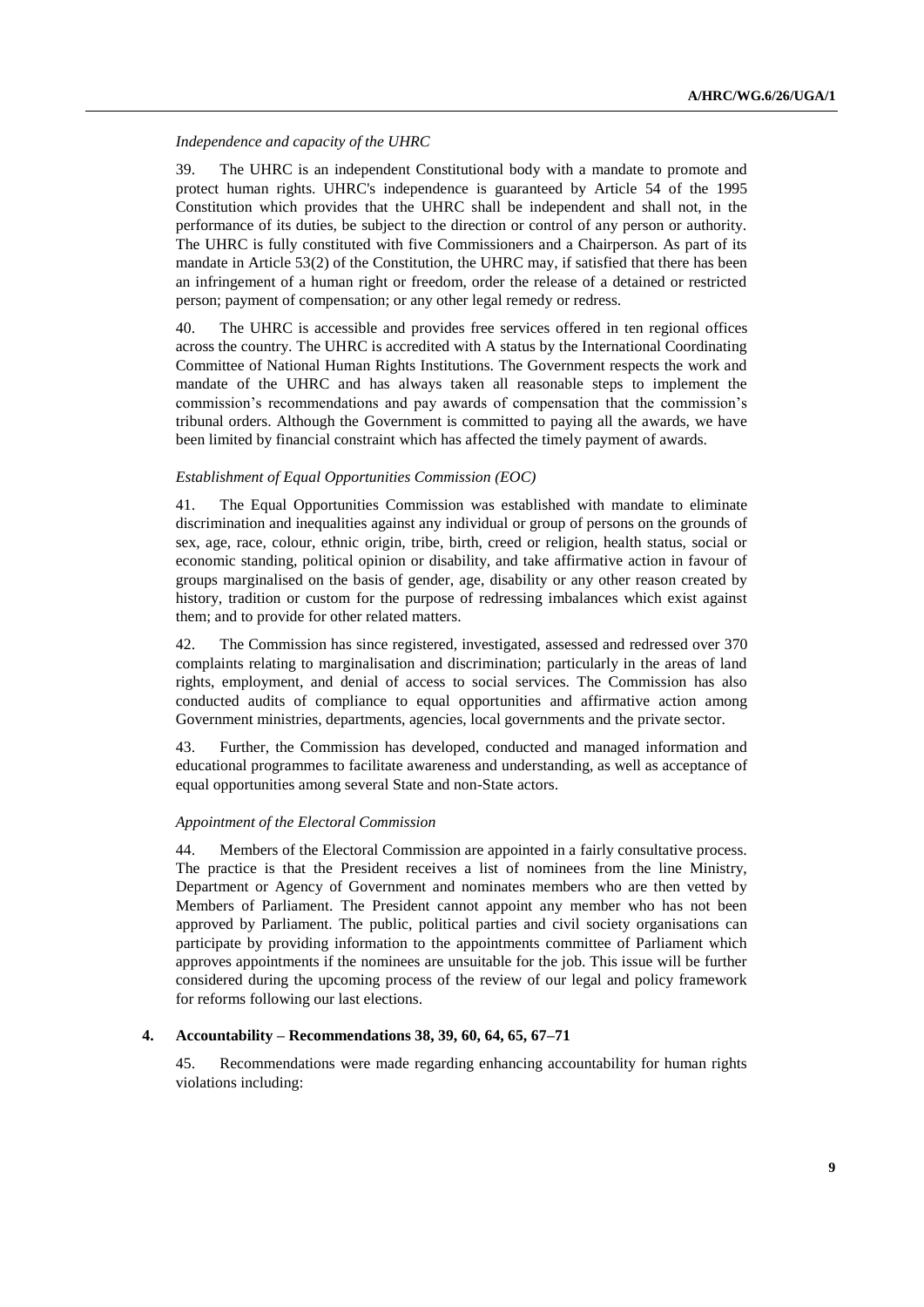(a) Ensure impartial and independent investigations of violations by security forces and prosecute and punish perpetrators including those who attacked people after 2011 elections and those who committed extra-judicial killings;

(b) Investigate cases of torture and ill-treatment and hold perpetrators accountable;

(c) Ensure adequate compensation for victims of abuse by security agents;

(d) Investigate and prosecute attacks against the LGBT community and gay rights activists;

(e) Pass Anti-Torture Bill.

46. Impartial and independent investigations of violations by security forces are usually done by the UHRC, the UPF and the Directorate of Public Prosecution (DPP). Officers involved in violations are also subject to police disciplinary procedures. Indeed, the UHRC received and investigated complaints during the 2011 protests relating to violations of the right to life. $^2$  The UHRC, depending on its findings, may recommend prosecution of the perpetrators which will be followed up by the DPP. The DPP has also carried out prosecutions of errant officers.

47. The UHRC has over the years investigated complaints of torture and ill treatment and awarded compensation to victims of human rights violations. Notably, the complaints of torture and ill treatment received by the UHRC have reduced from 428 in 2011 to 343 in 2015.<sup>3</sup> Also, perpetrators can now be brought to account using the Prevention and Prohibition of Torture Act which was passed in 2012. Compensation of victims directed by the UHRC is handled by the Ministry of Justice and Constitutional Affairs in its budgets. For instance, in 2015 alone, the UHRC awarded up to UGX 520,300,000 (approx \$ 150,000). Financial constraints have however made it hard for the Ministry to fully pay all awards on time.

48. The UPF has used both its administrative tribunals and ordinary courts to punish police officers who abuse the rights of citizens and engage in excessive use of force. For instance in 2013, the Force charged 5 of its officers with assault before the Police Disciplinary court and eventually all of them were convicted as charged and dismissed from the Police Force with disgrace. In 2015, a senior police officer who assaulted a journalist causing grievous bodily harm was interdicted from the Force. At the moment, 5 constables are facing charges before the Disciplinary Court arising from assault on members of the public.

49. The army has also continued to bring to book its members who abuse the rights of people in violation of military law. These cases are handled within the military justice system and offenders are tried with the full participation of the victims including in the areas where the offence was committed.

#### **5. Economic, social and cultural rights - Recommendations 22, 85-97, 107 and 108**

50. Recommendations were made to enhance the enjoyment of economic, social and cultural rights including:

(a) Combat Malaria, Tuberculosis and HIV/AIDS, and continue decreasing the child and maternal mortality rates, and increase life expectancy;

(b) Continue to work with WHO and maintain measures to reduce HIV through abstinence and better access to medicines;

- (c) Ensure well-functioning health information systems with desegregated data;
- (d) Create a health insurance scheme for the poor;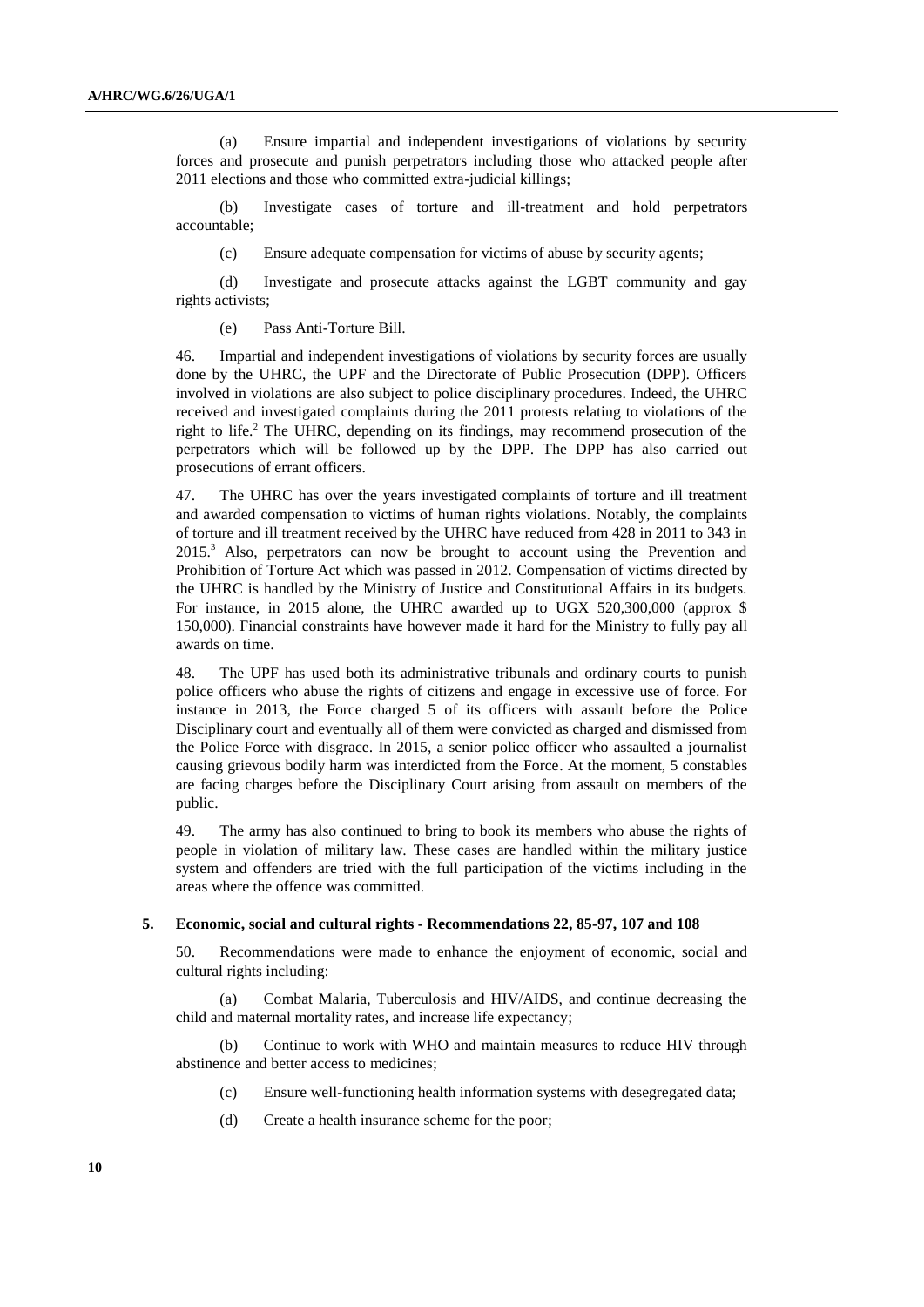(e) Receive the assistance it requires, in personnel and logistical resources, to develop the health sector in order to reduce the child mortality rate and tackle malaria, HIV and TB;

(f) Increase access to sexual and reproductive health services by raising the health budget to 15 per cent in line with the Abuja declaration;

(g) Ensure access to education for all and improve education standards;

(h) Increase public expenditure on education and functioning education system;

(i) Continue with policy on primary education;

(j) Implement policies to support food production, access to credit and school meals programs linked to local food production.

#### *Health*

51. Since 2011, funding for malaria, Tuberculosis and HIV/AIDs has increased to US \$2.4 million. The Tuberculosis case detection rate has increased from 39.8% to 45%, and the Tuberculosis treatment success rate has risen from 43% to 64%. With regard to HIV/AIDs: the percentage of service coverage is 56%. Children exposed to HIV from their mothers and accessing HIV testing within two months has improved from 30% to 58%. The Proportion of HIV positive pregnant mothers enrolled on ARVS for elimination of mother to child transmission increased from 407 in 2011 to 1,658 in 2014/2015. As a result of these efforts, some achievements have been registered. Nevertheless there is still need for further improvements.

| Indicator             | 2011        | 2014/15     |
|-----------------------|-------------|-------------|
| Infant mortality rate | 54/1,000    | 45/1,000    |
| Neonatal mortality    | 29/1,000    | 23/1,000    |
| Under 5 mortality     | 90/1,000    | 69/1,000    |
| Maternal mortality    | 438/100,000 | 360/100,000 |

52. The World Health Organisation (WHO) has continued to support the Health Sector in the fight against HIV/AIDs through research, capacity building, and provision of management protocols, materials and guidelines needed to address various aspects of HIV/AIDS prevention, care and support. The social and biomedical approaches have been scaled up to ensure reduction in the HIV/AIDs infections.

53. The Health Sector has tremendously improved the health management information system using DHIS2. An E-health Policy and Strategy are being finalised aimed at standardising health management information systems and creating a national health depository for all stakeholders. The Health Management information system is updated regularly to accommodate new programme demands and indicators for measuring progress in the health indicators. Data is disaggregated by age, gender and the sector is now moving towards disaggregation of data by location, education level and income status especially in areas of Maternal and Child Health.

54. The Government is in the process of enacting a National Health Insurance Bill which provides for all categories of citizens including subsidies for the indigents (poor). The Bill is currently being reviewed for its financial compliance by the Ministry of Finance Planning and Economic Development. When the certificate of financial compliance is given it will be submitted to Cabinet for approval and then presented to Parliament to enact it into law.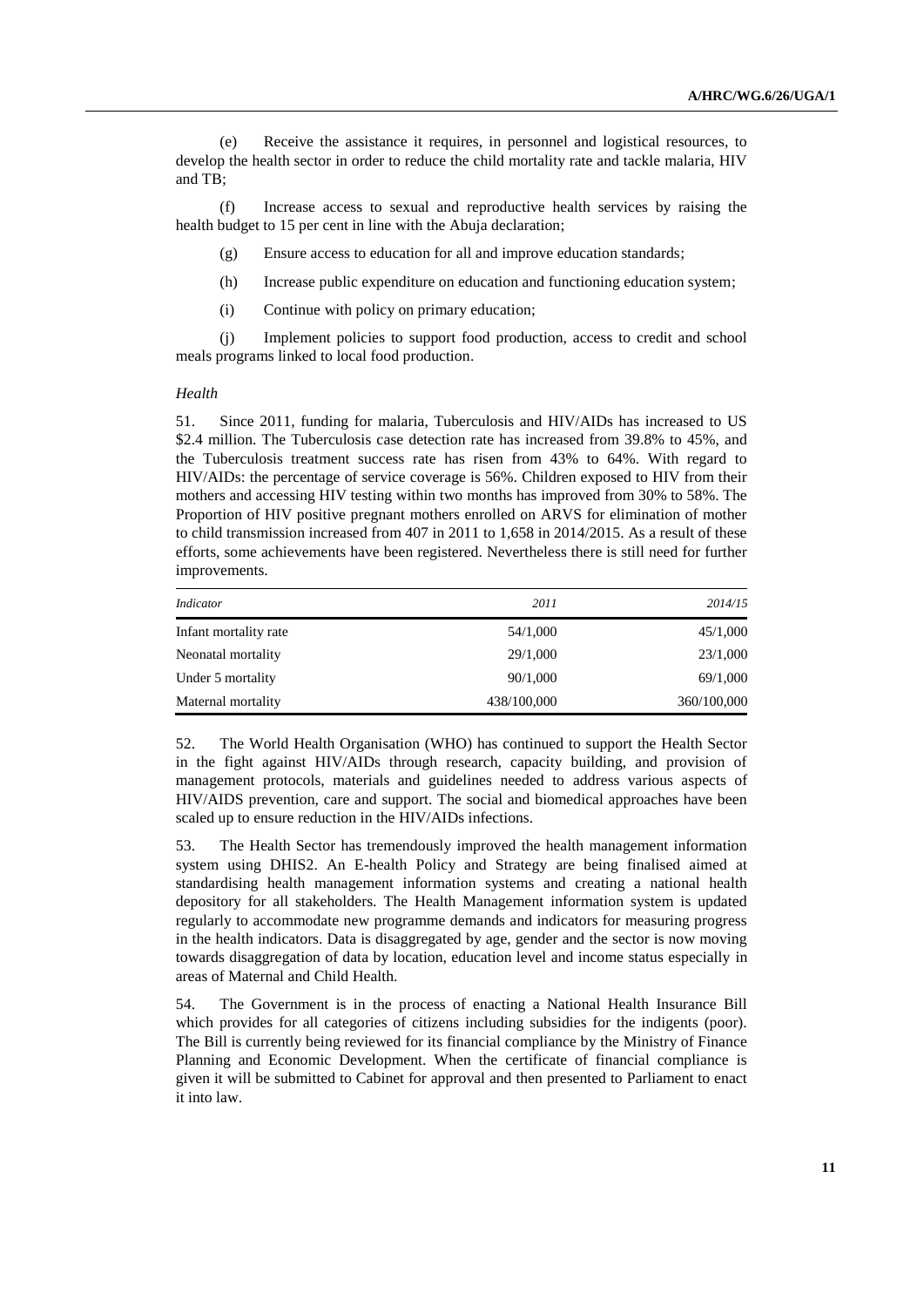55. In terms of human resources for health, since 2012, a total of 3,141 health workers have been recruited on contract, and deployed across districts, and paid through various mechanisms including PEPFAR which supports 2274, the Global Fund which supports 309, and the UNFPA which supports 142 and by the Ministry of Health which supports 416 contract workers. Contract workers have been recruited to respond to critical human resources for health demands across the country, in particular HIV/AIDS services. The Government is committed to absorbing eligible contract workers as a key strategy for enhancing retention, especially in hard-to-reach areas, conditional on availability of wage. For example, out of the 2,234 eligible PEPFAR supported health workers, a total of 464 (21%) have so far been absorbed that is 415 in public and 49 in Private Not-For-Profit health units.

56. The World Bank in partnership with the Government has supported training of health workers in support of the hard to reach hard to stay areas and training of selected cadres in short supply. The national average for staffing of approved posts has moved from 56% in 2011/12 to 70% in 2014/15. Figures are indicated below:

| Scholarship<br>category | 2011/2012 | 2012/2013 | 2013/2014 | 2014/2015 | Totals |
|-------------------------|-----------|-----------|-----------|-----------|--------|
| Hard to reach           | $_{0}$    | 153       | 295       | 11        | 459    |
| Priority cadres*        | 0         | 217       | 67        | 54        | 338    |
| Totals                  | 0         | 370       | 362       | 65        | 797    |

Health workers trained per category

\* Priority cadres: MW (Midwives,), MOs (Medical Officers), LT (Lab. Technologists).

57. The Sector has also been supported by GAVI/Global Fund to tackle immunizable diseases as well as treatment for malaria and HIV/AIDS through Elimination of Mother to Child Transmission. The Sector has also been supported in implementing the Technical guidance from the UN and UN agencies in Uganda to improve the responsiveness of maternal care needs, supplementary recruitment and deployment of Midwives, laboratory staff, medical officers, and nurses, among others.

58. The percentage of the national budget for health has not yet been increased to 15% as required by the Abuja Declaration. Currently, the percentage is 7.1%. This is largely because of limited resources. Funding of the Health Sector is supplemented by development partners.

#### *Education*

59. The Government has taken steps to maintain access to education for all through the provision of Universal Primary Education (UPE) and Universal Secondary Education (USE) including special needs education. In 2011, the Government introduced the Universal Post Level Education and Training (UPOLET) programme which is in line with the National Development Plan (NDP) to cater for Ugandan students who successfully complete and pass their Uganda Certificate of Education.

60. The Annual School Census shows that secondary school enrolment has had increased to 1,395,250 by March 2014, compared to 954,324, at which it stood in 2007 when the Universal Secondary School programme was introduced. For the Universal Secondary Education (USE) schools (S.1-S.4), the total in 2014 stood at 873,476 of who 469,819 were male and 403,657 female resulting in 8% (8% male and 8% female) increment from last year. The results indicate that the Government Aided schools have 478,554 students while the PPP schools have 394,922 students eligible for USE. USE intake in senior one continued to increase since inception of the program in 2007.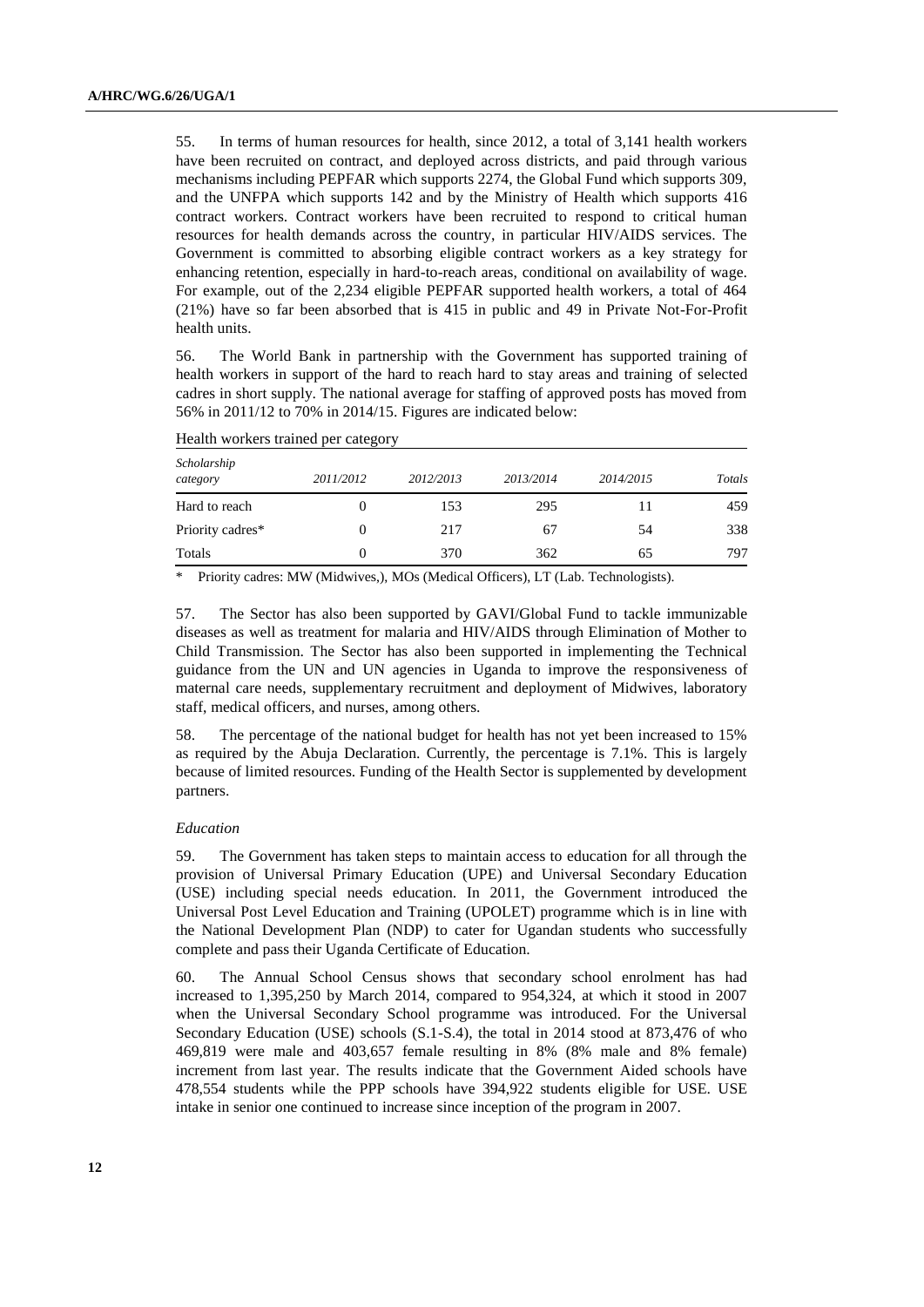61. The budget of the Ministry of education has increased over the years since 2011 to ensure the efficient functioning of the education sector. In 2011/2012 FY, Education received 15.6% of the National Budget, moving to 17.1% in 2012/2013 and 17.5% in 2014/2015. These increments are intended to improve the quality of education, accommodate more learners and improve the welfare of teachers.

### *Agriculture*

62. The Government is implementing policies that support food production, access to credit and local food production for schools. The approach adopted to implement the recommendation has been to work to achieving the following outcomes as reflected in the National Development Plan II: increase agricultural production and productivity; increase access to critical farm inputs; strengthening the institutional and providing an enabling environment; and value addition.

63. Furthermore, the Government has adopted the National Agricultural Policy 2013, which sets a solid framework to guide investment and delivery of agricultural services. The Government has also set the following targets to: end hunger and ensure access by all people, in particular the poor and people in vulnerable situations including infants, to safe, nutritious and sufficient food all year round by 2030; end all forms of malnutrition, including achieving by 2025 the internationally agreed targets on stunting and wasting in children under five years of age, and address the nutritional needs of adolescent girls, pregnant and lactating women, and older persons by 2030; and to increase investment, including through enhanced international cooperation, in rural infrastructure, agricultural research and extension services, technology development, and plant and livestock gene banks to enhance agricultural productive capacity.

64. Moreover, the Government will be providing credit to rural farmers, implementing the National Agricultural Advisory Services (NAADS). NAADS empowers farmers with skills and knowledge to shift from subsistence to commercial agriculture. Other measures include provision of agricultural inputs, improvement of the rural network, and promoting value addition.

# **6. Human rights education – Recommendations 9–11, 78**

65. The following recommendations were made:

(a) Integrate human rights in sectoral education strategies and ensure inclusion of human rights modules in school curricula;

(b) Introduce human rights education to increase awareness of all human rights;

(c) Incorporate the World Programme on Human Rights Education and Training, particularly its second step, to its national programmes;

(d) More resources be allocated to Human Rights education in parts of the country that have for a long time been under rebel control.

#### *Human rights education schools and HRE for security personnel*

66. As mentioned earlier, the Government has encouraged and ensured the introduction of human rights and civic education in schools. The Ministry of Education and Sports has included human rights and civic education in the curriculum of primary and secondary schools. Furthermore, human rights education is also being conducted at tertiary institutions.

67. The World Programme on Human Rights Education and Training, particularly its second step, has been incorporated in the National Civic Educational Policy. Specific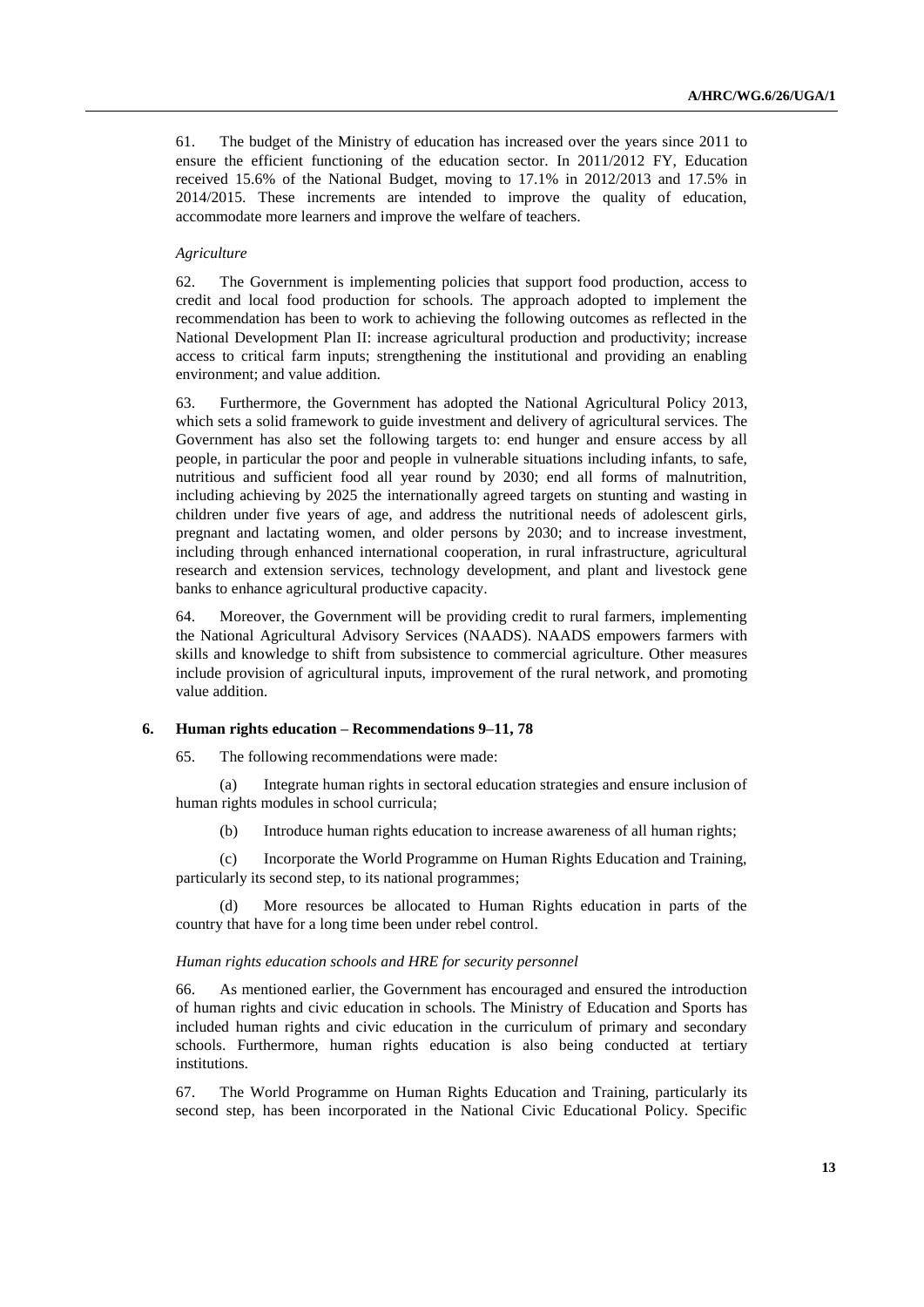human rights and civic education programmes particularly targeting Northern Uganda have been conducted by the UHRC and the UN OHCHR.

68. All security agencies such as the UPDF, UPF and UPS have incorporated human rights training in their curriculums and trainings. Since 2011, over 11,000 security personnel have been reached by the UHRC HRE trainings. The number of community members attending community HRE meetings of the UHRC has increased by over 50%, from less than 15,000 in 2011 to 31,694 in 2015.

## **7. Rights of vulnerable groups – Recommendations 6, 18, 23, 32–36, 44–59, 98–105, and 110**

69. Various recommendations were made relating to the protection of various vulnerable groups such as women, children, persons with disabilities, refugees and internally displaced people, indigenous people and domestic workers.

*Women*

(a) Review and modify legislation and modify or eliminate traditional practices and stereotypes that discriminate against women.

(b) Revise and amend Marriage and Divorce Bill to eliminate discrimination against women.

(c) Put in place measures to increase compliance with Domestic Violence Act and Female Genital Mutilation Act and create awareness on FGM.

(d) Implement laws protecting women from sexual violence and sexual harassment.

(e) Train peace-keeping military personnel on rights and needs of women.

(f) Increase participation of women in developing and implementing development plans.

(g) Ensure implementation of National Action Plan on Women.

70. Government would like to affirm that laws that prohibit harmful traditional practices against women have been enacted and efforts are being made through human rights education and sensitization to enhance their effective implementation. Such laws include the Prohibition of Female Genital Mutilation Act, Domestic Violence Act, Prevention of Trafficking of Persons Act, Equal Opportunities Commission Act, International Criminal Court Act, Penal Code Amendment Act, Employment Act and the Land Amendment Act, among others. Furthermore, laws that were discriminatory relating to adultery and payment of bride price have been successfully challenged and repealed by the Constitutional Court. In addition the Sexual Offenses Bill has been drafted and will be presented to Parliament in due course.

71. The Marriage and Divorce Bill was drafted to eliminate discrimination against women. However, because of its cultural implications, it has been pending before parliament for a long time. The Government will work towards ensuring that the bill is passed so as to increase protection of Ugandan women from discrimination.

72. The Government has trained the key duty bearers on both Acts and on the regulations and guidelines to aid their implementation in Karamoja, Sabiny, Busoga, Westernand Northern regions. The Government has established shelters for victims of Gender Based Violence in the 5 districts of Mbarara, Masaka, Moroto, Lira and Gulu and a national data base to enable the monitoring of issues relating to gender based violence.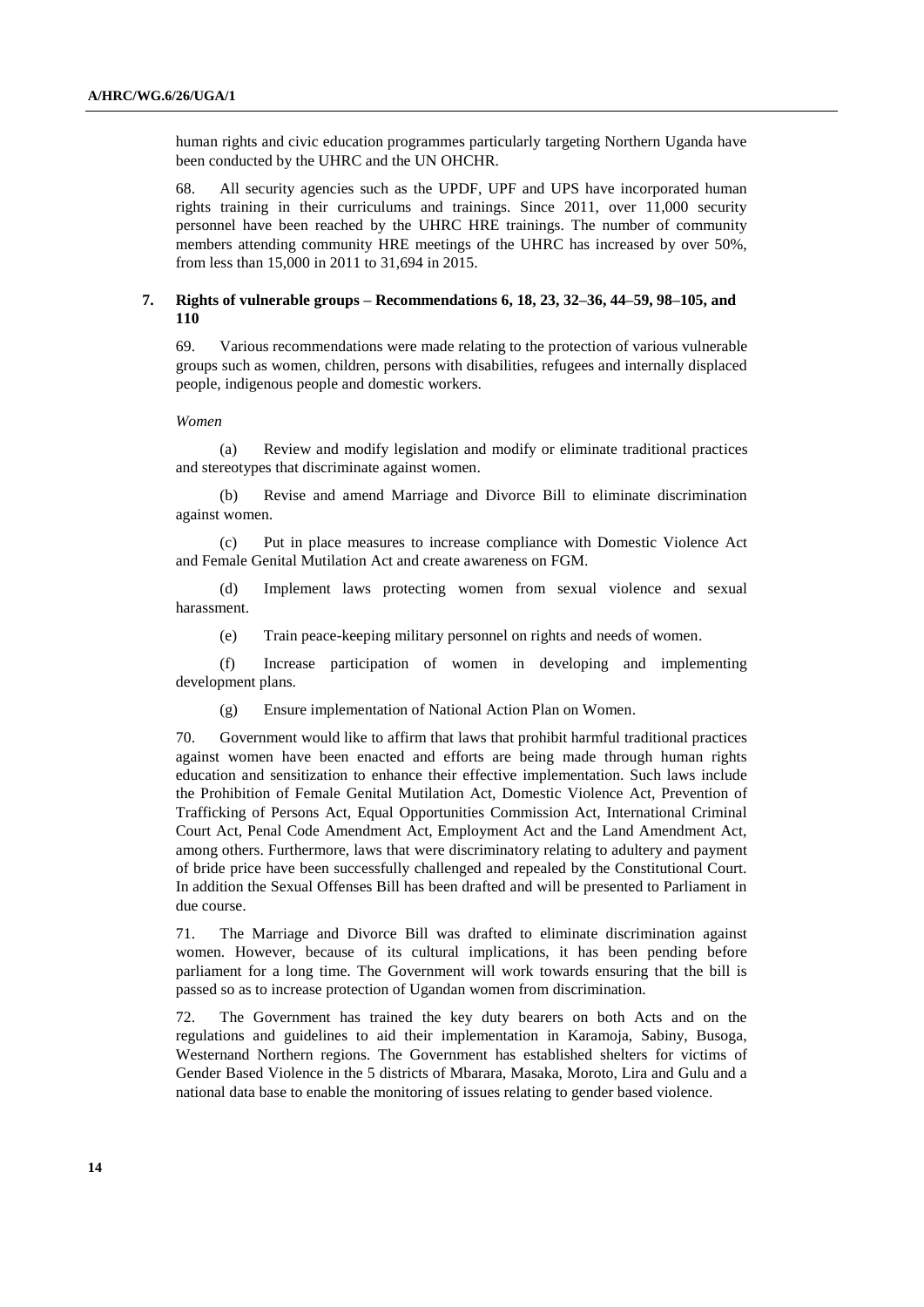73. Military personnel have been trained to respect human rights including on the rights and needs of women. Security agencies have partnered with several institutions, such as UHRC, UNICEF, UN OHCHR, ACTV, Save the Children and the Refugee Law Project to train their personnel.

74. In order to increase participation of women in developing and implementing development plans, the Government worked with civil society organizations to increase women participation in the economic planning process such as the Uganda Women Entrepreneurship Programme (UWEP). There are still challenges of ensuring that rural women are actively integrated in the economy. The National Development Plan 2015/16 – 2019/20 (NDPII) provides for an increase in access to agricultural finance with specific options for women farmers in rural areas.

75. The Government has ensured the implementation of the National Action Plan on Women by raising awareness and sensitization of the plan.

#### *Children*

76. The following recommendations were made:

(a) Enforce more effectively the child labour and trafficking laws and improve protection of children against child labour and economic exploitation;

(b) Ensure that children and youths are not recruited into the abhorrent practices incompatible with Ugandan law and culture and practices detrimental to moral integrity;

(c) Combat incidents of ritual killings of children and adults in various parts of Uganda and to ensure effective investigation and prosecution of these crimes;

(d) Protect children by among others reviewing juvenile justice system;

(e) Strengthen and further develop measures to ensure that all children born within the national territory are registered;

(f) Adopt list of hazardous jobs for children.

77. The Government is committed to enforcing laws against child labour and antitrafficking which are also part of NAP. The Government has reviewed the Children's Act to ensure the protection of children and has also developed and implemented the Youth Livelihood Programmes to eradicate poverty. The Children (Amendment) Act No.19 of 2016 was and it protects children from harmful customary practices and employment, violence and also the right to access child protection services. The Act also establishes the National Children's Authority whose functions include monitoring the implementation of laws relating to all forms of child abuse. Police revised its forms for collection of evidence (PF3) in cases that include sexual abuse, and introduced pictograms to enable children provide evidence with ease.

78. The juvenile justice system is a subject of review annually under the JLOS which is aimed at improving access to justice by ensuring speedy and fair trials. The new Children's Act eases adjudication and sentencing procedures for children or juveniles tried in the High Court. Furthermore, National Diversion Guidelines have been developed to cater for alternative dispute resolution mechanisms for child related justice cases. This is intended to reduce the inflow of petty child offences into the criminal justice system which causes delays and traumatises children. A Child Justice Strategy is being developed to guide and coordinate child and juvenile justice processes in the country so that their matters can be handled expeditiously with respect for children rights.

79. The Government has also developed a child protection strategy to cater for social protection of children and juveniles to cater to their unique needs. JLOS has established a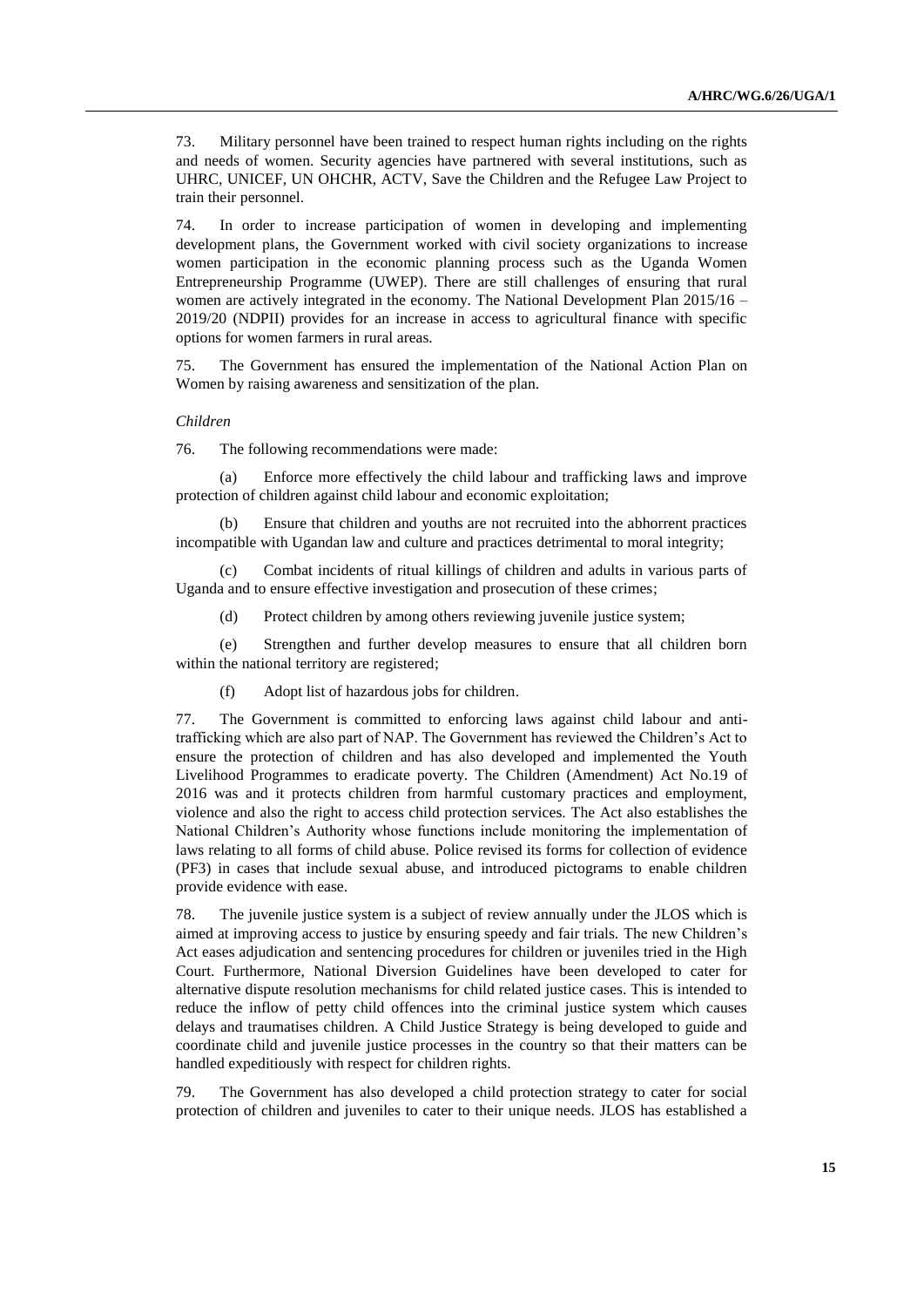Justice for Children (J4C) programme to coordinate and promote juvenile justice at the District level. There are 15 J4C coordinators deployed around the country to monitor processes and observance of due process in juvenile justice in Uganda. The capacity of various stakeholders involved in the juvenile justice system has been built and this will be continuous. There are efforts to improve the court environment for child and juvenile related cases through the use of video link facilities in some courts such as High Court Kampala. Furthermore, a model children's court has been established in Makindye to illustrate what other children's courts should look like. The judiciary has developed guidelines on handling child and juvenile justice matters and revised the jurisdiction for handling children's cases from Magistrate Grade II to Grade I.

80. The DPP has developed prosecution guidelines in handling Sexual and Gender Based Violence and child related cases. JLOS is involved in continuous training and human resource development for all justice sectors in child and juvenile justice, among other things. Efforts are being made to improve juvenile justice however progress is often hindered by inadequate resources.

81. The Government has taken measures to ensure that births are registered through the National Identification and Registration Authority which is responsible for registering births of all children born within the national territory. Although there has been low birth registration, this has improved over the years with support from partners, especially UNICEF which has supported mobile registration. As of 2014, 60% of children aged 0–4 years had birth registration papers.<sup>4</sup>

82. In 2012, as part of Employment (Employment of Children) Regulations, 2012 (Statutory Instrument 17 of 2012), the Government adopted a list of hazardous work for children. The instrument defined "hazardous work" means work, which by its nature or circumstances in which it is performed, is likely to harm the health, safety or morals of a child.

#### *Persons with disabilities*

83. The following recommendations were made to improve the rights of persons with disability:

(a) Mainstream disability in awareness raising campaigns with a view to eliminate negative attitudes towards persons with disabilities in health centres;

(b) Implement the steps envisaged in the promotion of rights of people with disabilities, with a special emphasis on equal opportunities for children with disabilities;

(c) Guarantee the rights of PWDs, in particular, discrimination faced by women with disabilities, and lack of equal opportunities for minors, with a particular attention to albino children;

(d) Ensure the right to vote for PWDs and implement, among others, alternative measures to enable them to vote freely and in secret, and to easily access to facilities;

(e) Improve access for persons with disabilities to education and health care, with particular focus on children.

84. The health sector has taken steps to continuously sensitise health workers on the right to health and the promotion of access to health services by PWDs. This has been done by the Ministry in collaboration with other partners including the National Human Rights Institutions, UN, CSOs, among others. The Ministry of Health has also ensured that their buildings, equipment, health supplies and capacities meet the needs of persons with disability. The Ministry of Health has also developed and disseminated patients and clients charters and will also ensure that they are also translated into local languages.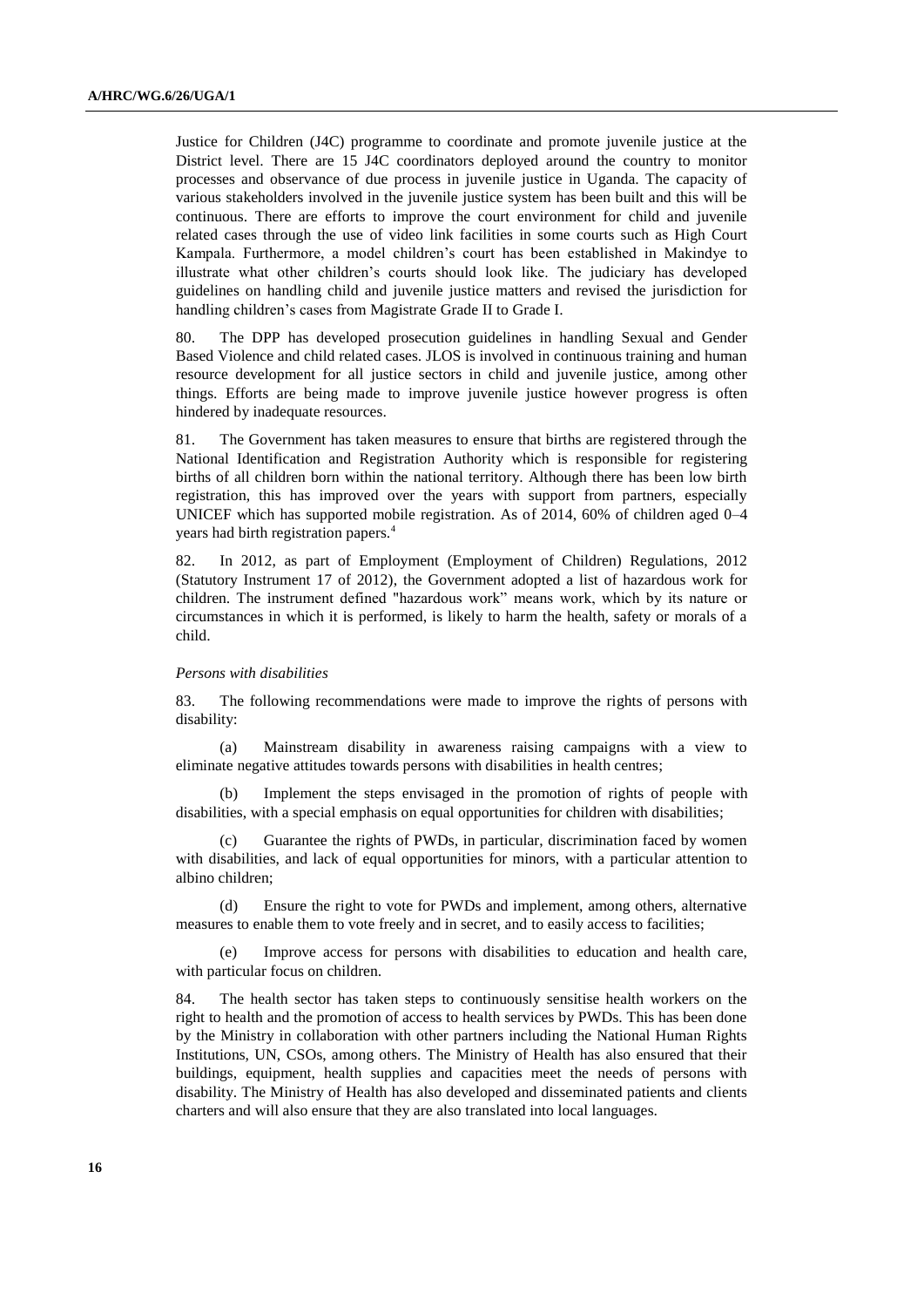85. The Ministry of Gender, Labour and Social Development has conducted a research study on children with disabilities in preparation for an action plan that will be implemented by the Government to ensure equal opportunities for children with disabilities.

86. The Constitution and the Persons with Disability Act, 2006 protect and guarantee rights of persons with disability including women and children. The Government has reviewed the Persons with Disability Act and efforts are geared towards recognizing albinism as a form of disability as per their demands. The Ministry has promoted awareness of the rights of persons with disabilities including albinos to prevent their discrimination. The EOC is mandated to eliminate discrimination and inequality against any individual or group of persons including persons with disability.<sup>5</sup> The reports and assessments by the EOC provide guidance and recommendations on how Government institutions can enhance gender and equity in opportunities and are relevant to the protection and promotion of the rights of persons with disabilities. Persons with disabilities have continued to have representation in the youth Council and Local Government and this was followed in the 2011 and 2016 elections.

87. In 2015, the UHRC has documented the human rights concerns of albinos and made a number of recommendations, including fiscal measures to enhance access to special goods that people with albinism need. The Government will study and implement these recommendations.

88. Persons with disabilities have the right to vote freely and in secret. Access to the facilities to vote can be a challenge but efforts are often made to ensure that PWDs are assisted when they come to the voting facility. The National Council for Disability Act has also established Local Government structures as electoral colleges and unlike before the Government has full responsibility and accountability of the electoral process for persons with disability right from the village to the National Level. Definition and coding of disability under the National Council for Disability Amendment Act has been harmonized, which will also enhance persons with disability right to vote.

89. During elections, PWDs are given priority and are exempted from lining up at polling stations to cast their votes. This exemption is provided for in the electoral laws and emphasised during training of polling officials. There is improvement in collection of statistics on voters who are PWDs. During registration of citizens for issuance of national Identity Cards, data on disability was captured. This aspect will improve on planning and providing facilities for PWDs during elections. Voters who wish to be assisted to vote at polling stations, including those who are PWDs are allowed to select persons to assist them to vote. PWDs may choose their helpers to assist them at polling stations. Polling stations in Uganda are located in open grounds and not inside buildings, which makes them reasonably accessible by PWDs.

90. The Government has increased support to special needs education for children with disabilities. The Ministry of Health has conducted awareness raising campaigns for persons with disabilities including children and there are ongoing developments to ensure that their buildings, equipment, health supplies and capacities meet the needs of persons with disability including children.

#### *Refugees and internally displaced persons*

91. Recommendations on the rights of refugees and internally displaced persons included:

(a) Improve the life conditions of migrants and refugees;

(b) Continue to address the issue of re-settlement of IDPs and providing them with basic services and infrastructure.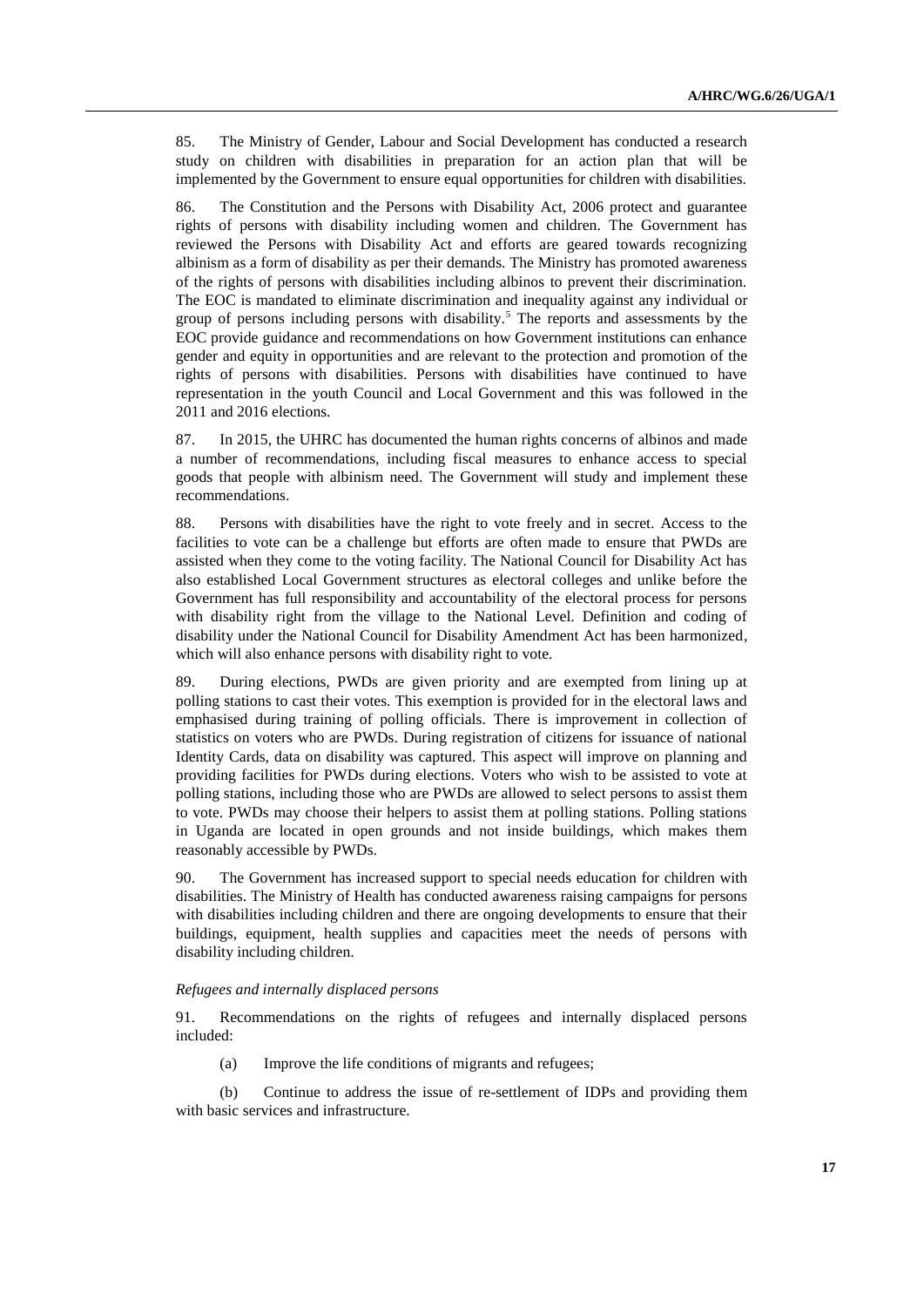92. Currently, Uganda is home to 575,438 refugees from countries within the Great Lakes Region and beyond. In line with NDP II, the Government strategy to deal with refugees is to ensure that their livelihood is improved. The Government Policy is guided by a settlement approach whereby land is provided to refugees in order to help them become self-reliant. This is achieved by providing registered refugees with small plots of land in villages outside refugee camps. In addition, the refugees are allowed access to the same social services such as water, education and health care as the locals. The refugees are also allowed freedom of movement and not only confined to camps and where possible can also get employment. Although Uganda appreciates the support of development partners, the Government still faces funding shortfalls which has led to reduced access by refugees to clean and safe water; poor sanitation; and lack of essential medicines, among others.

93. Refugees enjoy the right to work, to this effect the Ministry of Internal affairs has enacted the Citizenship and immigration control (fees) regulations, statutory instrument no. 13 of 2016, wherein refugees were expressly exempted from paying for work permits. This has given refugees an opportunity to engage in gainful employment thereby improving their wellbeing.

94. The Government policy is also to encourage voluntary repatriation. In 2015, there was a successful voluntary repatriation of 1232 Kenyan refugees who had fled to Uganda during the 2007-2008 post election violence in Kenya. The provided a permanent solution to these refugees.

95. A number of strategies have been adopted to protect and promote the rights of refugees in the NAP including: improving their protection, security and their social and economic welfare and integration in society and ensuring their access to psychosocial support, and to water, sanitation, health care, clothing and education, among others.

96. With respect to Internally Displaced Persons (IDPs), Uganda has continued to pursue the objectives set in its Internally Displaced Persons Policy of 2004 including support for an integrated response to displacement by promoting voluntary return and resettlement and recovery programs. The Government has continuously supported people to return to their homes from the camps, especially in Northern Uganda, where over 250 camps have now been closed.

97. In recent years, natural disaster, especially floods and landslides, have caused internal displacement. This has forced the Government to relocate some people in the disaster prone areas such as Bududa in Eastern Uganda and resettling them in safe places such as Kiryandongo.

98. The National Action Plan also provides for various actions to improve the situation of IDPs including: implementing the IDP Policy; passing a law to enhance protection of IDPs; setting up areas for the resettlement of IDPs and ensuring access to economic and social goods and services such as health care and education; empowering them to engage in income generating activities; ensuring the rule of law in IDP camps, and building a trace and search programme to enable the reunion and reintegration of IDPs with members of their families and communities, among other things.

#### *Ethnic minorities groups*

99. Recommendations were made regarding the rights of ethnic minorities including:

(a) Pursue accommodative dialogue with indigenous communities, with a view to minimize disruptive approaches to their lifestyle and traditions while improving their life conditions;

(b) Continue to take legislative and administrative measures to improve the rights of Batwa people.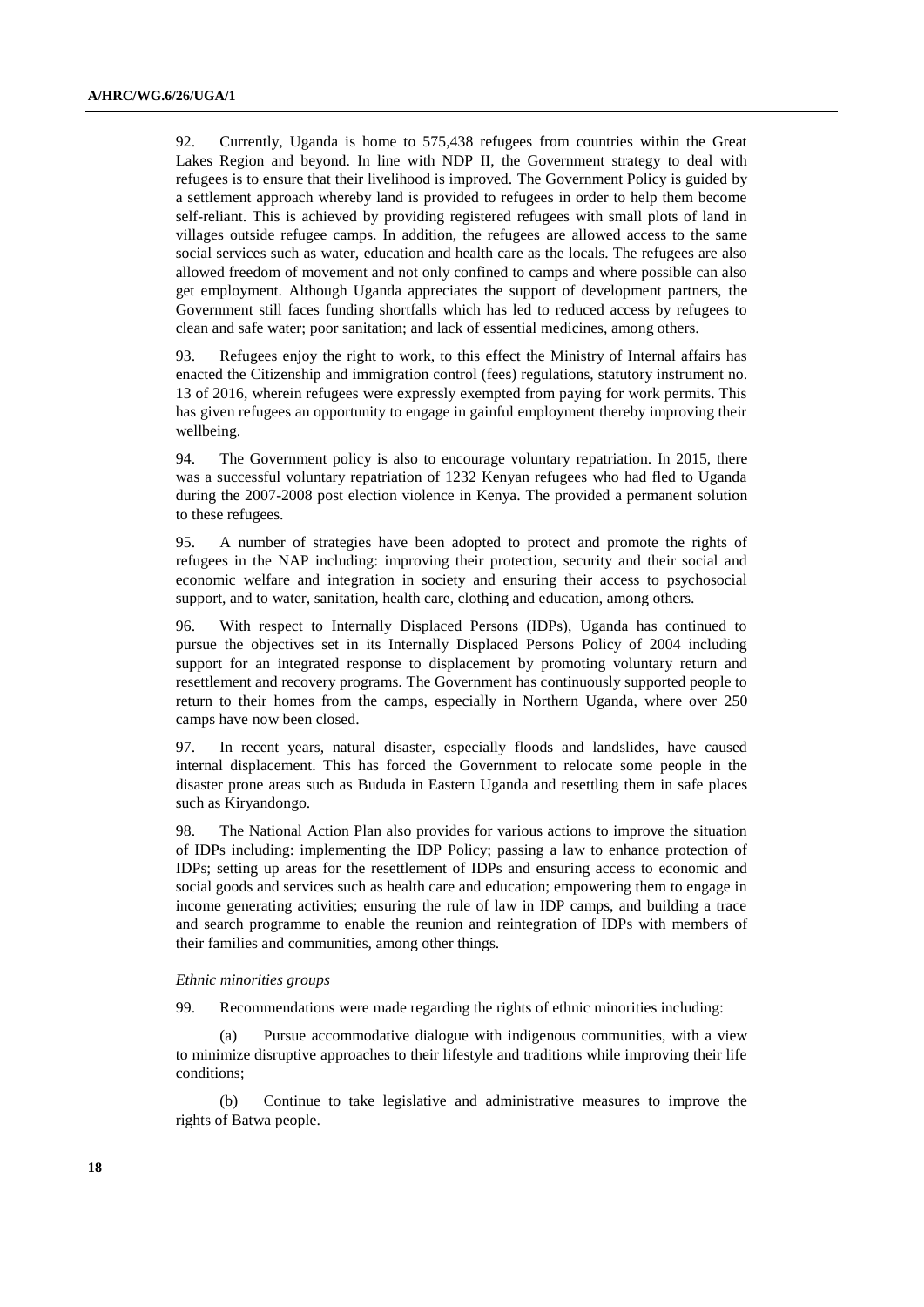100. The Constitution affirms the rights of ethnic minorities. Furthermore, the NAP provides for activities to promote equality and non-discrimination for marginalized groups including adoption and implementation of well-designed and targeted affirmative action measures in their favour focusing particularly on ethnic minorities and indigenous peoples and their communities. This will be done in a participatory and consultative manner. The National Action Plan also specifically provides for: their protection, affirmative action, participation in decision making, empowerment, and access to education, health and water, among other things.

#### *Domestic workers*

101. The recommendation on domestic workers was: amend the laws to include protection for domestic service work.

102. The Employment Act also protects domestic workers. However, they continue to be vulnerable. The Government, through its education policies including UPE and USE, is increasing school enrolment and dealing with drop rates, especially of the girl child, who often end up recruited into domestic labour.

103. The Government has also adopted measures to protect domestic workers recruited for work outside Uganda. This has been done by engaging receiving countries to take measures to protect Ugandan domestic workers. In some reported cases, the Government has worked with overseas missions to bring home abused Ugandan domestic workers. The Government has also taken administrative measures through the Ministry of Gender, Labour and Social Development to reduce human trafficking. Additionally, a department to investigate and handle cases of trafficking has been established in the UPF.

104. In 2015, the UHRC highlighted the conditions of domestic workers in terms of work, remuneration, lack of social benefits and child labour, among others. The UHRC made several recommendations which the Government will study and implement.

105. Additionally, the Government in its NAP has set out to: register and regulate institutions recruiting domestic workers; protect them from abuse and exploitation; and establishing a minimum wage.

#### **8. Civil and political rights – Recommendations 37, 40, 75–82, and 84**

106. The following recommendations were made in relation to civil and political rights:

(a) Amend laws that are contrary to the freedoms of association, assembly and expression;

(b) Put in place public order management law which respects right of assembly and demonstration, respecting property and safety and in line with international obligations;

(c) Lift ban on all forms of public assembly and demonstration-Switzerland;

(d) Punish excessive use of force by security personnel during peaceful assemblies;

(e) Train security personnel to respect freedoms of expression and assembly.

#### *Freedoms of assembly, association and expression*

107. The Constitution guarantees rights of freedoms of assembly, association and expression. There is no ban on all forms of public assembly and demonstration. The Public Order Management Act makes provisions for the management of peaceful assembly and association. Concerns relating to the interpretation of the Act, among other issues, will be addressed after consultations by the Uganda Law Reform Commission.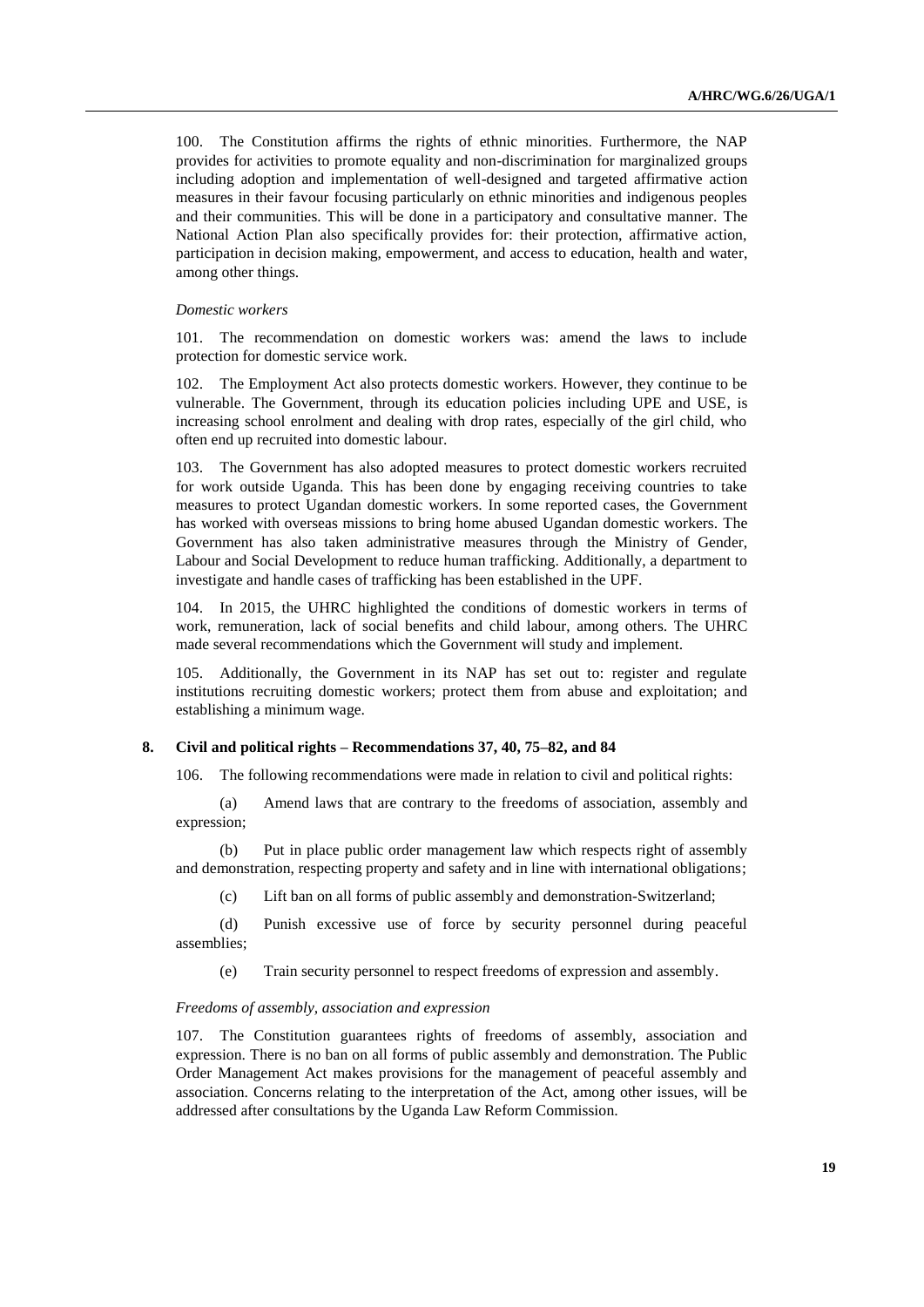108. Mechanisms exist within each security agency for punishing security personnel that use excessive force during peaceful assemblies. Furthermore, they can be prosecuted under the Prevention and Prohibition of Torture Act of 2012.

#### *Excessive use of force by security personnel*

109. Excessive use of force by security personnel during peaceful assemblies is punished. There are disciplinary mechanisms within the police and the army to punish such errant officers. Furthermore, they can be prosecuted under the Prevention and Prohibition of Torture Act of 2012. For example police officers who were involved in beating up supporters of Dr. Kizza Besigye, a former Presidential Candidate for the Forum for Democratic Change are before the disciplinary committee.

#### *Training of security personnel*

110. Security personnel have been trained to respect human rights including freedom of expression and assembly. Security agencies have partnered with several institutions, such as UHRC, UNICEF, UN OHCHR, ACTV, Save the Children and the Refugee Law Project to train their personnel.

### **9. Implementation of other UPR recommendations – Recommendations 7, 15, 16, 19, 20 and 24**

111. The following recommendations were made for the implementation of UPR recommendations:

(a) Engage civil society in the process of implementation of UPR recommendations;

(b) Establish a permanent institution to synchronise the implementation of recommendations, the monitoring of performance and reporting;

(c) Enhance the status of the national plan of UPR follow up into a comprehensive national human rights' plan of action;

Ensure effective implementation of the Proposed National Plan of Action for the issues raised in its National Report as well as UPR recommendations.

#### *Engage civil society and the adoption of a NAP*

112. The Government has involved the CSOs, NGOs, academia, etc. in the implementation of various policies and programmes on human rights. They were also involved, as equal partners, in the development of the National Action Plan and in the annual review of the human rights situation.

113. For effective implementation, monitoring and evaluation of the National Action Plan, the Government has adopted a Coordination and Reporting Mechanism as an integral component of the National Action Plan. This Mechanism provides for inputs from various stakeholders in respect of implementation of the Plan as well as feedback from various stakeholders. In addition, various institutional mechanisms, such as the Human Rights Cabinet Sub-Committee, the Parliamentary Committee on Human Rights, UHRC, the EOC, Human Rights Technical Committee, etc. will, within their respective mandates, play the role of monitoring of performance and reporting. These institutions will also ensure timely action on issues raised by Treaty Bodies as well as on other regional and international obligations of Uganda.

114. The National Action Plan is comprehensive enough in terms of scope and, therefore, provides a broad policy framework for the promotion and protection of human rights in the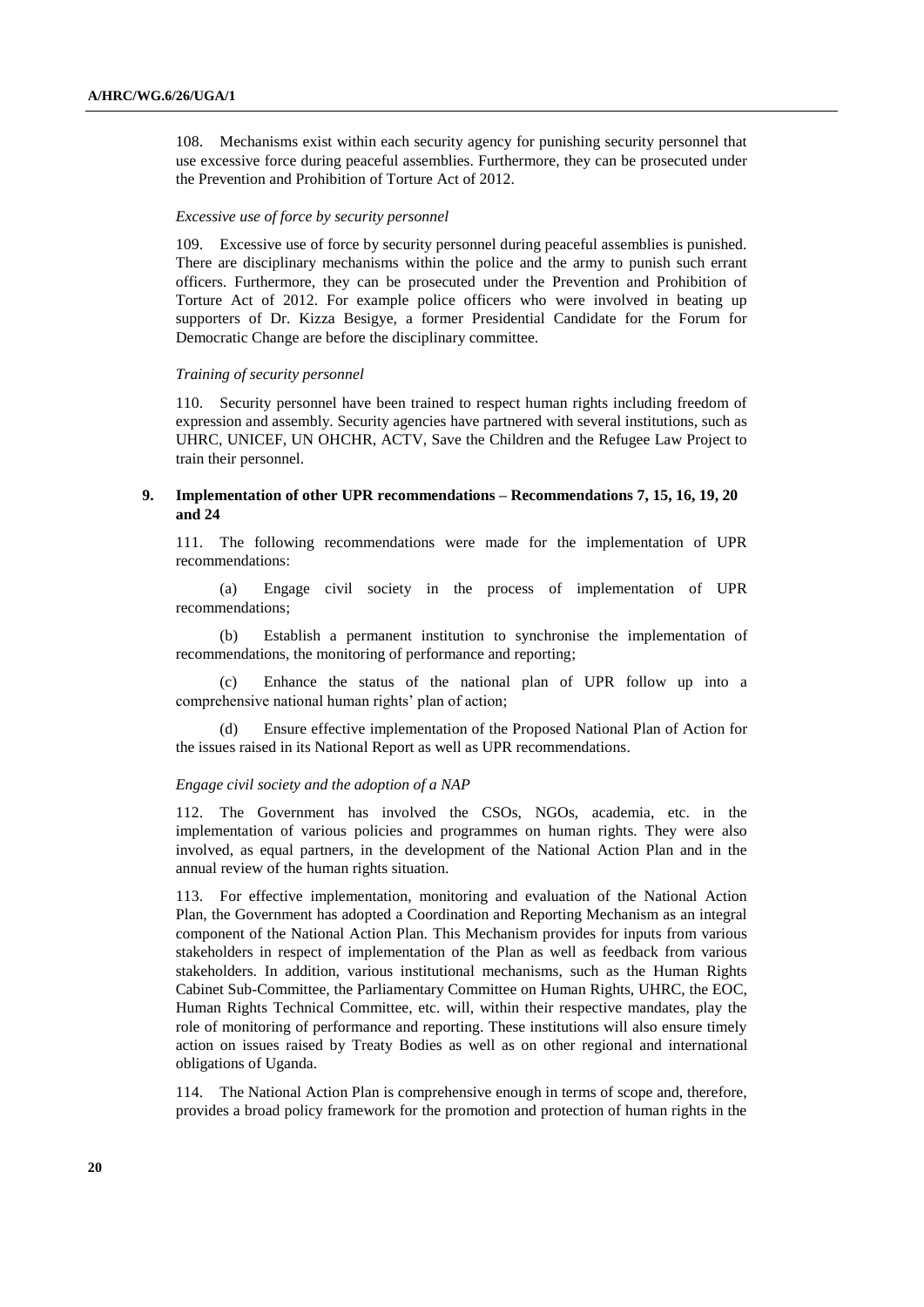country. It will guide in the development and implementation of sectoral human rights policies, programmes and budgets.

# **IV. Human rights developments since October 2011**

# **Policy framework**

115. The Government, in 2015, adopted the Second National Development Plan (2015/16–2019/20) as a key development framework for the next five years. This plan, now under implementation, was prepared taking fully into account the principle of human rights based approach to development. It integrates the relevant sustainable development goals (SDGs). In taking into account the human rights right approach of development, the Plan fosters democracy and provides framework for the promotion of human rights in Uganda. The Government has embarked in cascading the Plan into sectoral policies, plans, programmes and budgets.

# **Legal framework**

116. Uganda has taken a number of measures aimed at improving and promoting human rights in the country. In 2015, Parliament undertook review of the Constitution and adopted the Constitutional (Amendment) Act, No. 12 of 2015. The amendment enhances the independence of the Electoral Commission and provides for an independent judicious procedure for the removal of commissioners. It also addressed issues pertaining to political parties and the position to independent members of Parliament. The Amendment also enhances access to justice in constitutional matters and further strengthens the independence of the Judiciary by allowing it to appoint and discipline all its staff.

117. The following laws aimed at promoting human rights have also been promulgated, as well as steps taken to implement existing laws. They include: the Uganda Retirements Benefits Act (15 of 2011); Institution of Traditional or Cultural Leaders Act (6 of 2011); The Transfer of Convicted Offenders Act (2 of 2012); The Prevention and Prohibition of Torture Act (3 of 2012); The HIV and AIDS Prevention Act; The National Council for Disability (Amendment) Act (6 of 2013); The National Council for Youth (Amendment) Act (17 of 2015); The Non-Governmental Organizations Act (2016); and the Children (Amendment) Act (2016).

118. Prior to the 2016 General Elections electoral laws were amended such as: the Constitution (Amendment) Act, the Local Governments (Amendment) Act, the Presidential Elections (Amendment) Act, The Parliamentary Elections (Amendment) Act, the National Council for Disability (Amendment) Act, the National Council for Older Persons (Amendment) Act, the National Women's Council (Amendment) Act and the National Youth Council (Amendment) Act.

# **Democracy**

119. Uganda held elections in February 2016. Those elections constituted yet another important millstone in Uganda's democratic process. Despite some challenges encountered especially in the delivery of electoral materials to some parts of the country, those elections were largely held in a free and fair atmosphere and their outcome reflected the free will of the majority of the people of Uganda. The Government noted recommendations made by various domestic, regional and international observers regarding some aspects of the electoral process. The Ugandan Government reaffirms their commitment to favourably